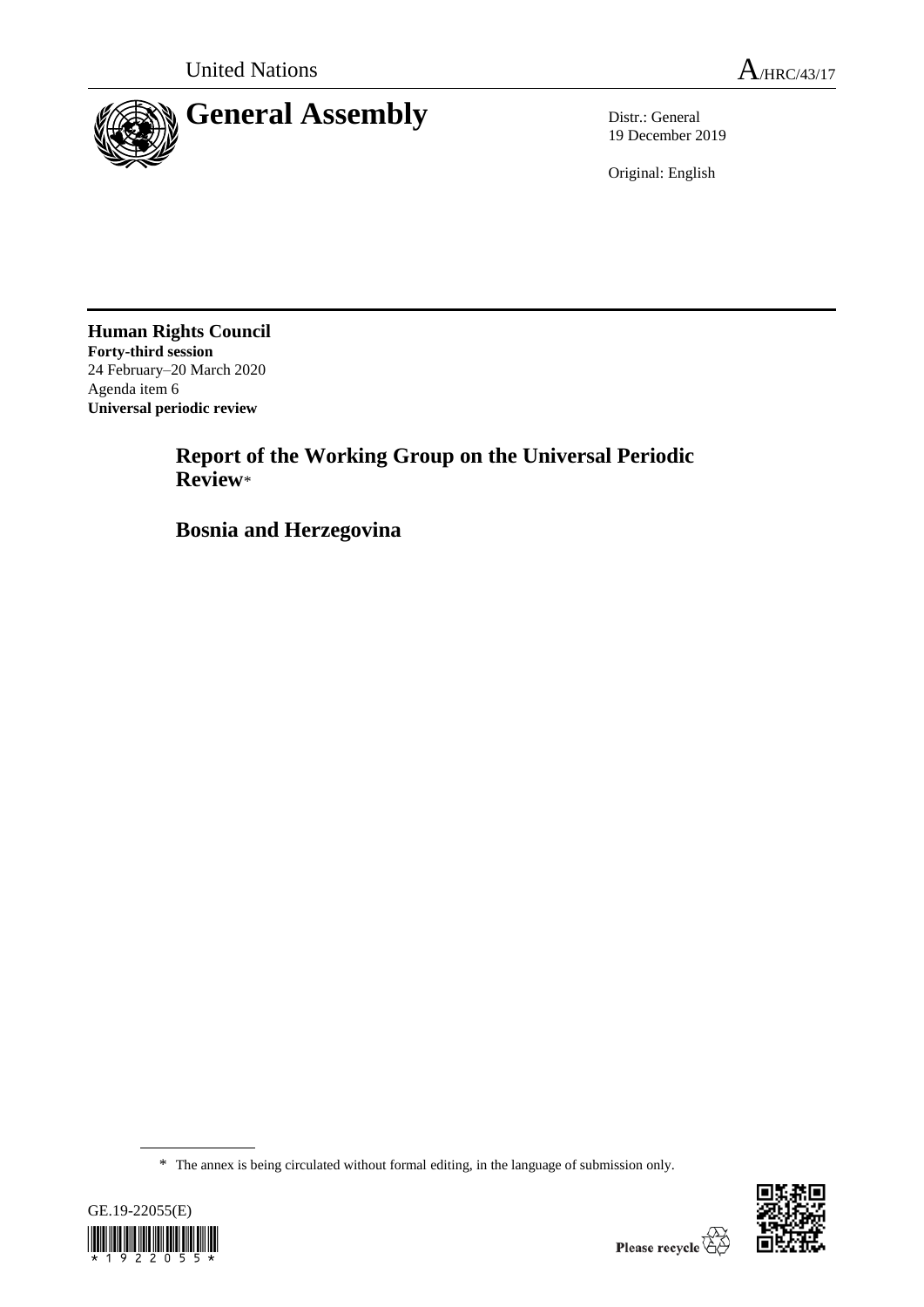# **Introduction**

1. The Working Group on the Universal Periodic Review, established in accordance with Human Rights Council resolution 5/1, held its thirty-fourth session from 4 to 15 November 2019. The review of Bosnia and Herzegovina was held at the 16th meeting, on 13 November 2019. The delegation of Bosnia and Herzegovina was headed by Semiha Borovac, Minister for Human Rights and Refugees. At its 18th meeting, held on 15 November 2019, the Working Group adopted the report on Bosnia and Herzegovina.

2. On 15 January 2019, the Human Rights Council selected the following group of rapporteurs (troika) to facilitate the review of Bosnia and Herzegovina: Afghanistan, Angola and Hungary.

3. In accordance with paragraph 15 of the annex to Human Rights Council resolution 5/1 and paragraph 5 of the annex to Council resolution 16/21, the following documents were issued for the review of Bosnia and Herzegovina:

(a) A national report submitted/written presentation made in accordance with paragraph 15 (a) (A/HRC/WG.6/34/BIH/1);

(b) A compilation prepared by the Office of the United Nations High Commissioner for Human Rights (OHCHR) in accordance with paragraph 15 (b) (A/HRC/WG.6/34/BIH/2);

(c) A summary prepared by OHCHR in accordance with paragraph 15 (c) (A/HRC/WG.6/34/BIH/3).

4. A list of questions prepared in advance by Belgium, Germany, Liechtenstein, Portugal, on behalf of the Group of Friends on national mechanisms for implementation, reporting and follow-up, Slovenia, Spain, Sweden, the United Kingdom of Great Britain and Northern Ireland and the United States of America was transmitted to Bosnia and Herzegovina through the troika. These questions are available on the website of the universal periodic review.

## **I. Summary of the proceedings of the review process**

### **A. Presentation by the State under review**

5. The delegation of Bosnia and Herzegovina presented the activities undertaken in the field of the promotion and protection of human rights since the second cycle of the universal periodic review.

6. Although faced with numerous economic problems that were also reflected in the human rights situation, the State had committed itself to ensuring the highest international standards in the field of human rights by signing and ratifying multilateral international agreements.

7. The legal framework for human rights protection had been improved through amendments to the Anti-Discrimination Law. As a result, the judicial and institutional mechanisms for protection against discrimination had improved in such a way that victims of discrimination were provided with better protection, primarily through expanded definitions of the grounds of discrimination and better access to judicial protection. The definition of victimization had been expanded and provisions defining incitement to discrimination as a form of discrimination had been introduced.

8. Amendments to the Law on the Ombudsman for Human Rights concerning greater financial independence and the introduction of a national preventive mechanism, as well as a decision on the ratification of Protocol No. 15 amending the Convention for the Protection of Human Rights and Fundamental Freedoms (European Convention on Human Rights) and Protocol No. 16 to the European Convention on Human Rights, had been submitted to the parliament for deliberation.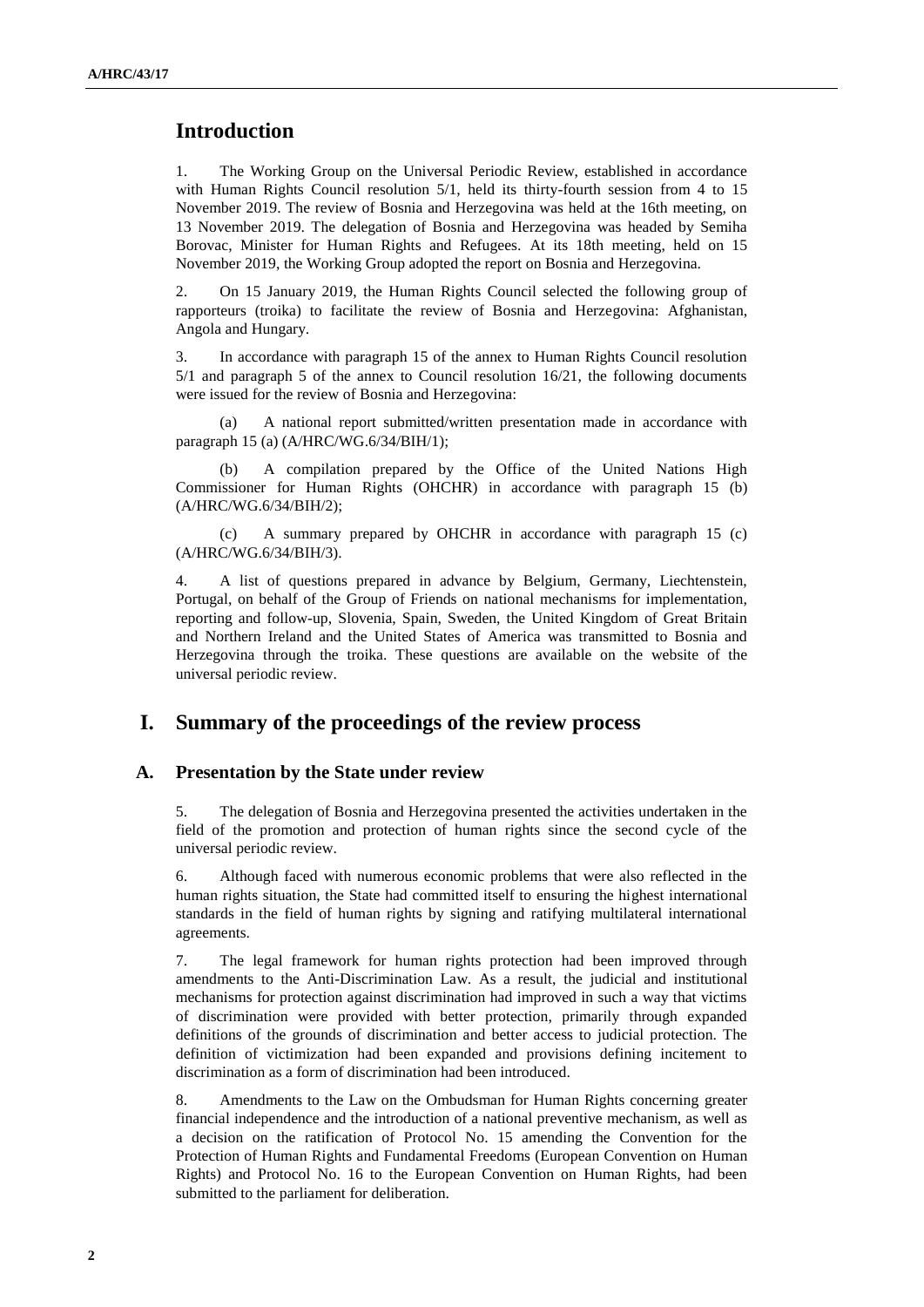9. Criminal legislation had been improved to address cases of organized crime and corruption, trafficking in human beings and trafficking in children. Acts of enforced disappearance had been introduced into criminal law as a separate offence. The Constitutional Court of Bosnia and Herzegovina had decided to abolish the death penalty provision in the Republika Srpska Constitution. A monitoring team had been appointed to conduct a continuous process of monitoring and evaluation of the Action Plan for Combating Trafficking in Human Beings 2016–2019.

10. All criminal codes in Bosnia and Herzegovina contained provisions prohibiting the instigation of racial, ethnic, religious and other hatred. Initiatives had been launched to harmonize the criminal codes in order to improve legislation suppressing hate speech. The Communications Regulatory Agency was responsible for imposing sanctions on media that broadcast hate speech.

11. The Parliamentary Assembly had adopted the Platform for Peace with the aim of better preventing, promoting and protecting human rights and building peace, coexistence, tolerance and respect for diversity in Bosnia and Herzegovina.

12. The Institution of Human Rights Ombudsmen of Bosnia and Herzegovina had developed a special report on the situation of journalists and cases of threats to journalists and issued a set of recommendations to all institutions. The Parliamentary Assembly had accepted all the recommendations and the Council of Ministers had approved an action plan for human rights education and training of journalists and media professionals.

13. All citizens had the right to free access to information available to public institutions under the relevant State and entity laws, and the Human Rights Ombudsmen was responsible for investigating violations of that right.

14. Significant progress had been achieved in implementing the rights enshrined in annex VII to the General Framework Agreement for Peace in Bosnia and Herzegovina through real contributions to the restoration of confidence, reconciliation and stability in the country and the region. Tangible results had been achieved in finding sustainable and fair solutions at the regional level for returnees, internally displaced persons and refugees from Bosnia and Herzegovina.

15. The legal framework for legal aid throughout Bosnia and Herzegovina had been improved and the Law on Aliens and the Law on Asylum were aligned with European standards of non-refoulement.

16. The Federation of Bosnia and Herzegovina had improved the legal framework for the protection of survivors of sexual violence. The Republika Srpska had passed a law on the protection of victims of wartime torture, including victims of sexual violence.

17. Entity-level labour laws had been improved, especially in terms of protection against discrimination, as had the legislation on social protection of children in terms of establishing a foster care system.

18. Progress had been made in the development of relevant policies for vulnerable groups of children. Bosnia and Herzegovina had implemented an action plan for children, which was one of the mechanisms for monitoring implementation of the recommendations of the Committee on the Rights of the Child. The Optional Protocol to the Convention on the Rights of the Child on a communications procedure had been ratified.

19. Funds for the employment of persons with disabilities had been ensured via entity funds, and new strategies for improving the situation of persons with disabilities based on the disability policy of Bosnia and Herzegovina had been adopted.

20. Religious rights and freedoms were respected in compliance with the Law on Freedom of Religion and the Legal Status of Churches and Religious Communities in Bosnia and Herzegovina, and the State financially supported the activities of the Interreligious Council as an important body promoting religious tolerance.

21. Significant steps forward had been made in the development of institutional capacities for gender equality and the laws guaranteeing gender equality had been improved. Gender-responsive budgeting was being introduced.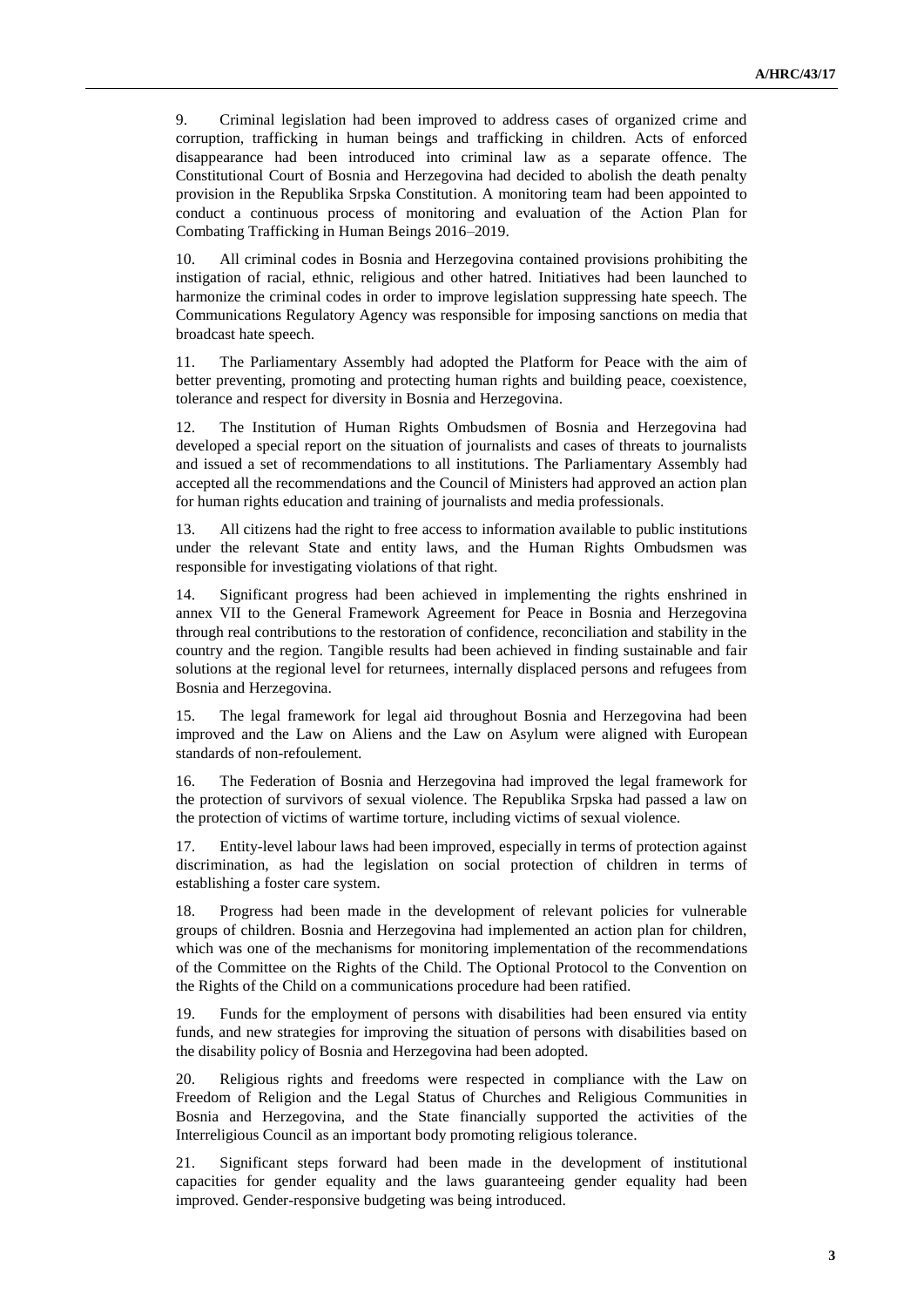22. Protection and prevention services had been standardized in accordance with the Council of Europe Convention on Preventing and Combating Violence against Women and Domestic Violence (Istanbul Convention). Entity-level strategies prioritizing the improvement of access for victims of violence to support services and data-gathering had been adopted. Security Council resolution 1325 (200) on women and peace and security had been adequately implemented in the armed and law enforcement forces in Bosnia and Herzegovina, and the results achieved in this area had been recognized both regionally and internationally.

23. The European Union had chosen Bosnia and Herzegovina as a partner in the summit of the Group of Seven, which was additional recognition of its positive experiences in the implementation of Security Council resolution 1325 (2000).

24. Measures had been taken in the context of activities under the gender action plan to improve the rights of lesbian, gay, bisexual and transgender persons. There had been many good examples of training of judges, prosecutors and police officers, and the most recent lesbian, gay, bisexual and transgender pride parade in Bosnia and Herzegovina had taken place without incident.

25. A process for amending the Law on the Protection of the Rights of National Minorities had been launched. Bosnia and Herzegovina had implemented Roma action plans and invested significant financial resources in the areas of housing, employment, health care and education of Roma.

26. The institutions of Bosnia and Herzegovina had undertaken activities in accordance with the State's Sustainable Development Goals road map under the 2030 Agenda for Sustainable Development.

27. State laws governing climate change and environmental protection as thirdgeneration rights ensured the inclusion of the public at large in decision-making, which directly affected the right of citizens to a healthy environment.

28. The State had started enforcing the rulings of the European Court of Human Rights, such as that in the case of *Sejdić and Finci v. Bosnia and Herzegovina*.

29. The process of adoption of a revised war crimes strategy and a transitional justice strategy had been launched.

30. A total of 23,000 missing persons had been identified and their identification verified, and, particularly important, the process of searching for 7,500 missing persons had been completed. The budget of the Missing Persons Institute had been increased to allow sufficient transfers to the Prosecutor's Office of Bosnia and Herzegovina for the purpose of investigations, while the administrative line had been reduced.

31. Bosnia and Herzegovina lacked the financial resources and comprehensive social welfare documents for an increase in inclusive growth and poverty reduction.

32. The delegation concluded its introductory statement by mentioning the State's adoption of methodology for human rights monitoring, which included planning, programming and improving the monitoring system and ensured better implementation of human rights treaty bodies' recommendations.

#### **B. Interactive dialogue and responses by the State under review**

33. During the interactive dialogue, 74 delegations made statements. Recommendations made during the dialogue are to be found in section II of the present report.

34. Slovakia praised the State for its ratification of the Optional Protocol to the Convention on the Rights of the Child on a communications procedure and commended it for the positive steps taken to improve the human rights legislative framework.

35. Slovenia welcomed efforts to implement the gender action plan, but expressed concern that corporal punishment of children was not explicitly prohibited in all settings.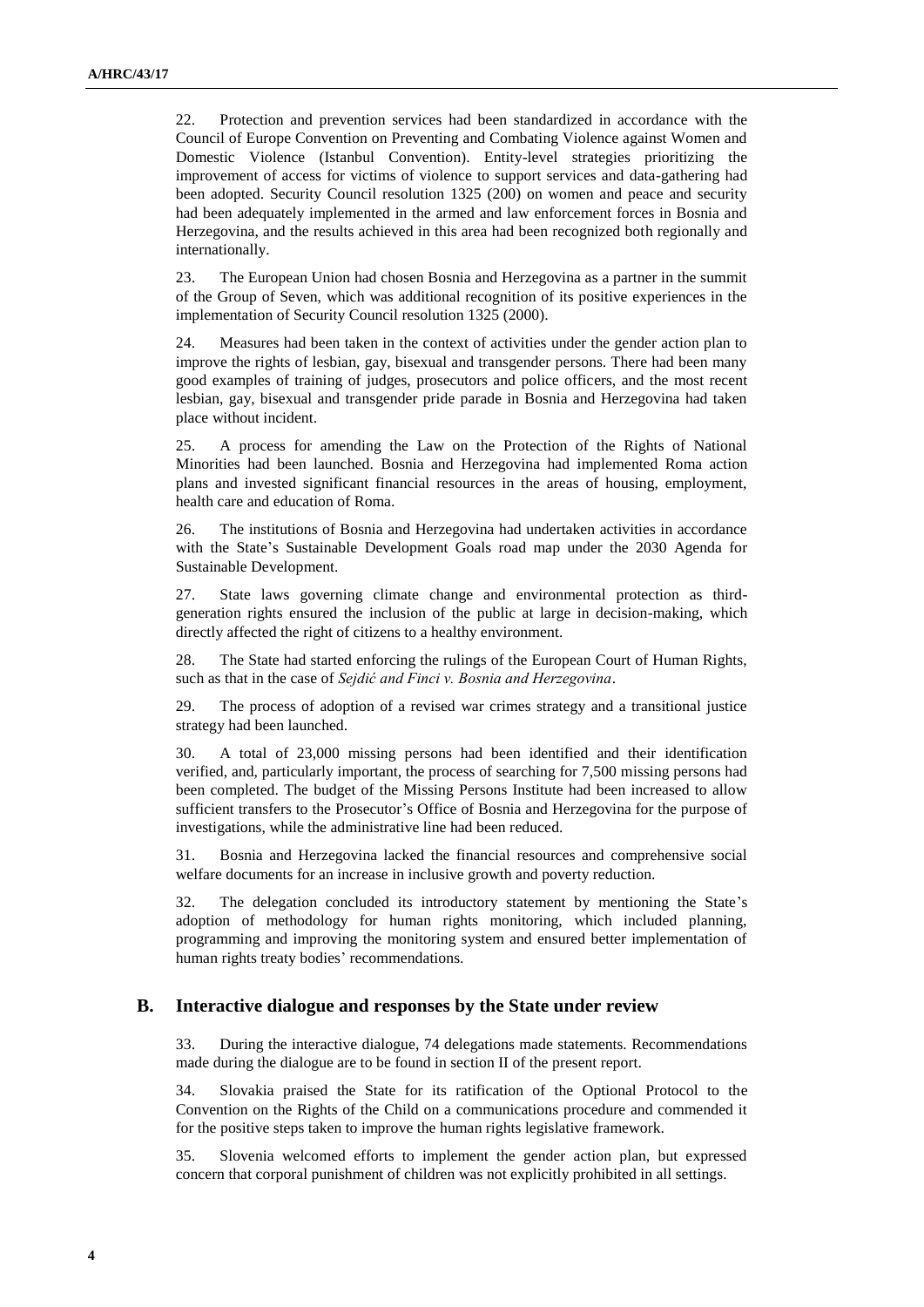36. Spain recognized progress concerning human rights, such as the outlawing of discrimination and the adoption of a national plan of action on women, peace and security.

37. The Netherlands welcomed the organization of the first pride march, which had been well attended and peaceful, but expressed concern about broader human rights issues, such as press freedom.

38. Switzerland expressed concern about the growing obstacles to the freedom of peaceful assembly and association, and about attacks against the media.

39. Tunisia commended the State for its efforts to promote human rights, particularly its accession to various international conventions and its adoption of national regulations against enforced disappearance and the prevention of torture.

40. Turkey expressed appreciation for efforts made to address the recommendations from the second review cycle, which demonstrated a determination to improve the institutional and legal framework in the field of human rights.

41. Ukraine noted human rights efforts, particularly the prohibition of discrimination, the development of institutional capacities for gender equality and the protection of persons with disabilities.

42. The United Kingdom welcomed the decision to abolish the death penalty in the Republika Srpska, but expressed concern about political disenfranchisement.

43. The United States expressed deep concern about the reported harsh treatment of and the potential excessive use of force against individuals peacefully expressing dissent.

44. Uruguay commended the State for its acceptance of the communications procedures of the Committee on the Rights of the Child and the Committee on Enforced Disappearances, and the measures taken against trafficking in persons.

45. The Bolivarian Republic of Venezuela welcomed policies aimed at ensuring social protection and the integration of disadvantaged people, in particular children and Roma, and policies aimed at combating trafficking in persons.

46. Yemen commended the State for the measures taken to improve the living conditions of Roma, reduce poverty among disadvantaged groups and protect women, children and persons with disabilities.

47. Afghanistan welcomed the progress made with respect to the participation of women in the judiciary and the measures taken to prevent and combat violence against women and domestic violence.

48. Algeria welcomed the adoption of a new strategy to improve the situation of persons with disabilities and the efforts made to ensure the education of children with disabilities.

49. Angola acknowledged the reforms implemented in the judiciary, in particular the reform of the justice sector and the amendment of the law on the prohibition of discrimination.

50. Argentina welcomed the approval of an annual plan for the implementation of the gender action plan.

51. Australia commended the State for the progress made in improving the living conditions of Roma. It highlighted the need to prosecute war crimes and to combat violence against journalists and hate speech.

52. Austria commended the State for the progress made in the fields of gender equality and persons with disabilities. It expressed concern about persistent discriminatory provisions and ongoing political interference with the judiciary.

53. Azerbaijan welcomed the adoption of a new strategy in favour of persons with disabilities and the new plan for the implementation of Security Council resolution 1325 (2000).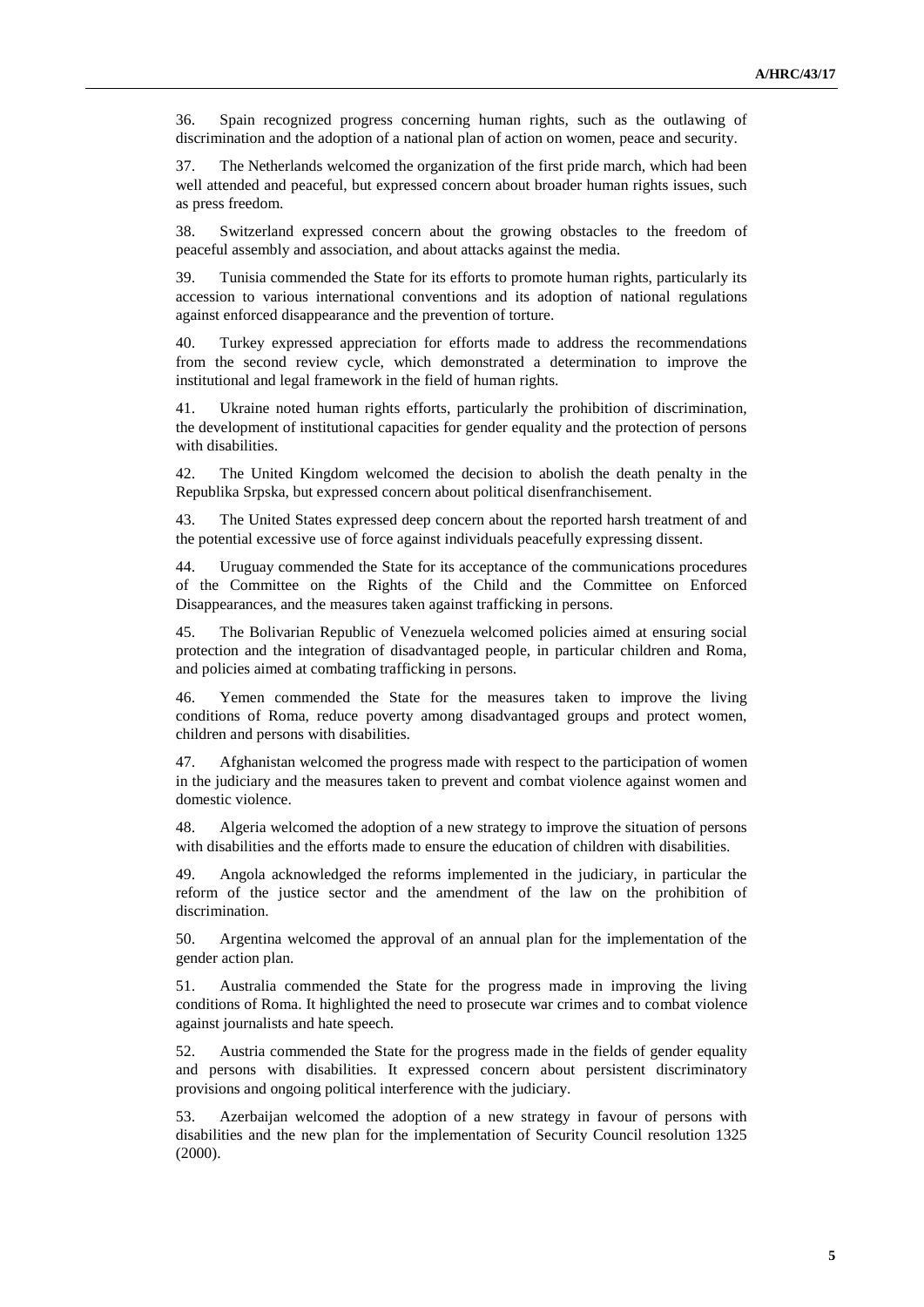54. Bangladesh commended the State for the harmonization of its laws, particularly in the areas of discrimination, domestic violence and social protection, and the measures taken to promote women' rights and women's entrepreneurship.

55. Belgium expressed its conviction that further progress could be achieved to increase the protection of human rights.

56. Brazil welcomed efforts to prosecute cases of wartime sexual violence and the reforms undertaken in the areas of corruption and women's rights. It expressed concern about discriminatory measures against minorities.

57. Brunei Darussalam welcomed the implementation of the revised strategy of the regional housing programme.

58. Bulgaria recognized advancements in the development of institutional capacity for gender equality and acknowledged the ratification of the Optional Protocol to the Convention on the Rights of the Child on a communications procedure.

59. Canada stated that it was pleased to see the success of the first pride march in Sarajevo, but remained aware that more needed to be done to ensure the rights of lesbian, gay, bisexual, transgender and intersex persons.

60. Chile commended the State for the measures taken, particularly the adoption of the national strategy for the prosecution of war crimes and laws to prohibit discrimination.

61. China commended the State for its efforts aimed at combating corruption, fighting racial discrimination, developing education, protecting the rights of vulnerable groups and promoting the conditions of the Roma community.

62. Croatia welcomed progress towards the adoption and implementation of strategies to enhance protection of the rights of women and vulnerable groups such as children, persons with disabilities and members of national minorities.

63. Cuba thanked the delegation for the presentation of its national report and noted the development of guidelines to raising standards of protection for girls and boys.

64. Cyprus commended the Government for its ratification of the Optional Protocol to the Convention on the Rights of the Child on a communications procedure, while noting that challenges remained.

65. Czechia thanked the delegation for its comprehensive presentation and stated that it had closely followed the progress made so far in addressing issues related to the enhancement of human rights.

66. Denmark expressed its appreciation for the legislative improvements concerning gender-based violence, while noting that domestic violence remained an issue of concern.

67. In reply, the delegation of Bosnia and Herzegovina highlighted the progress made in the area of justice, with regard to the combat against trafficking in human beings and sexual exploitation, the prosecution of war crime cases, protection and treatment of children in criminal proceedings, progress in the process of ratifying amendments to the Rome Statute of the International Criminal Court, and the provision of protection and support to witnesses.

68. A definition of torture and enforced disappearance and provisions for cooperation with civil society had been introduced into criminal legislation. The Council of Ministers had adopted the 2015–2019 Anti-Corruption Strategy. An integrity risk reduction and anticorruption policy had been adopted along with the integrity plan of the Ministry of Defence.

69. The number of cases of "two schools under one roof" had been reduced by half and the implementation of the common core curriculum based on learning outcomes also continued. Recommendations for inclusive education in Bosnia and Herzegovina had been adopted.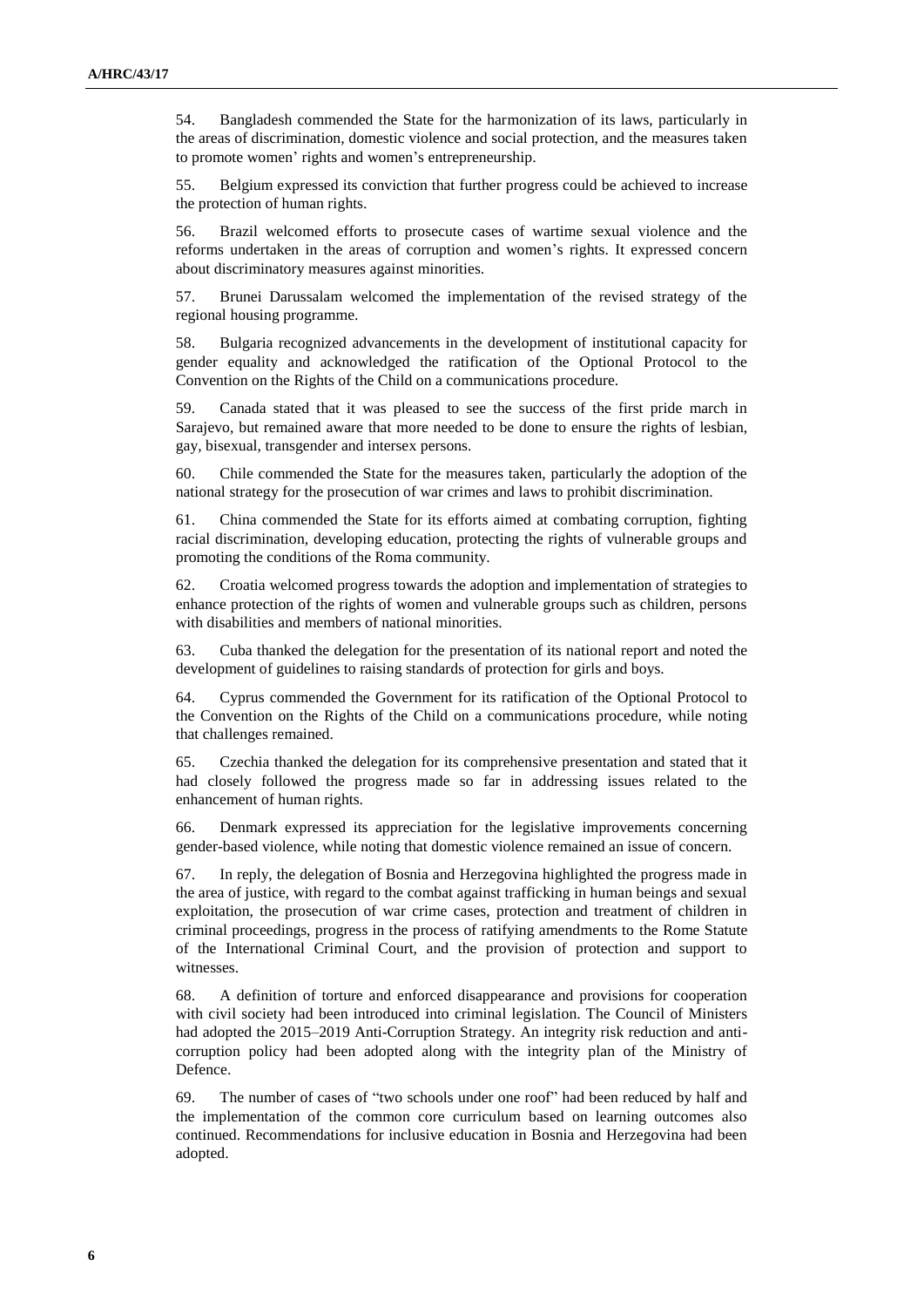70. The Ministry of Civil Affairs had coordinated the process of drafting the policy on sexual and reproductive health and rights. Special attention had been paid to sexual and reproductive health in cases of natural disasters and emergencies.

71. In the past three years, Bosnia and Herzegovina had faced an increased inflow of migrants, totalling nearly 7,000 persons on a daily basis, most of whom stayed close to the border with Croatia. It was a huge humanitarian challenge to provide basic supplies and accommodation to all migrants in the State, requiring support from international organizations.

72. In the Federation of Bosnia and Herzegovina, a number of reform processes had been initiated in the area of labour and social welfare policy and the preparation of new legislation aimed at supporting families with children in the Federation by securing the right to child allowance for non-working mothers.

73. In 2017, the Foster Care Law of the Federation of Bosnia and Herzegovina had been adopted, which systematically regulated the placement and support of children without parental care, adults without family care, older and infirm persons and persons with disabilities. So far, 33 foster carers had been educated in the Federation.

74. For 10 years, the Federation of Bosnia and Herzegovina and the Republika Srpska had been operating funds for the employment of persons with disabilities, recording very good results. Great progress had been made in that area, and interest for employment had been expressed both by persons with disabilities and by employers.

75. In the Republika Srpska, activities had been launched to implement the 2030 Agenda and the Sustainable Development Goals, to harmonize legislation and align regulations with international conventions and to prevent discrimination against lesbian, gay, bisexual, transgender and intersex persons. The Republika Srpska had adopted the 2018–2022 Anti-Corruption Strategy and Action Plan. Significant progress had been made on gender equality in employment. Particular attention had been paid to the prevention of domestic violence through the adoption of the 2019–2020 Action Plan for the Implementation of the Istanbul Convention. The new Republika Srpska Criminal Code, chapter XIII of which sanctioned trafficking in human beings, had been passed in 2017.

76. The 2018 law on the protection of victims of wartime torture, the 2019–2023 strategy for combating cybercrime, the 2017–2026 strategy for improving the social conditions of persons with disabilities, the 2016–2021 strategy for the development of education and a rule book on the education and upbringing of children from national minorities had been adopted. The Republika Srpska centre for the investigation of war crimes and missing persons carried out important activities, and the property status of religious facilities was regulated by law.

77. Egypt welcomed the law on the prohibition of discrimination, the plan to reform the judiciary, the strategic plan to combat corruption and efforts to combat human trafficking.

78. Estonia welcomed efforts to guarantee gender equality and full enjoyment of all human rights by women and girls, and the adoption of the gender action plan for 2018– 2022.

79. Fiji hailed achievements in the implementation of recommendations from the previous review cycle and commended the Government for the inclusive consultative process that it had undertaken in preparing its national report.

80. Finland welcomed the harmonization of the national Criminal Code with international criminal law, especially the definition of wartime sexual violence as war crimes and crimes against humanity.

81. France expressed its appreciation for the recent progress made in Bosnia and Herzegovina, notably measures taken to achieve gender equality and strengthen efforts to combat racism and discrimination.

82. Georgia welcomed the amendments to the law on the prohibition of discrimination and expressed its appreciation for steps taken by the Government to improve the position of vulnerable groups.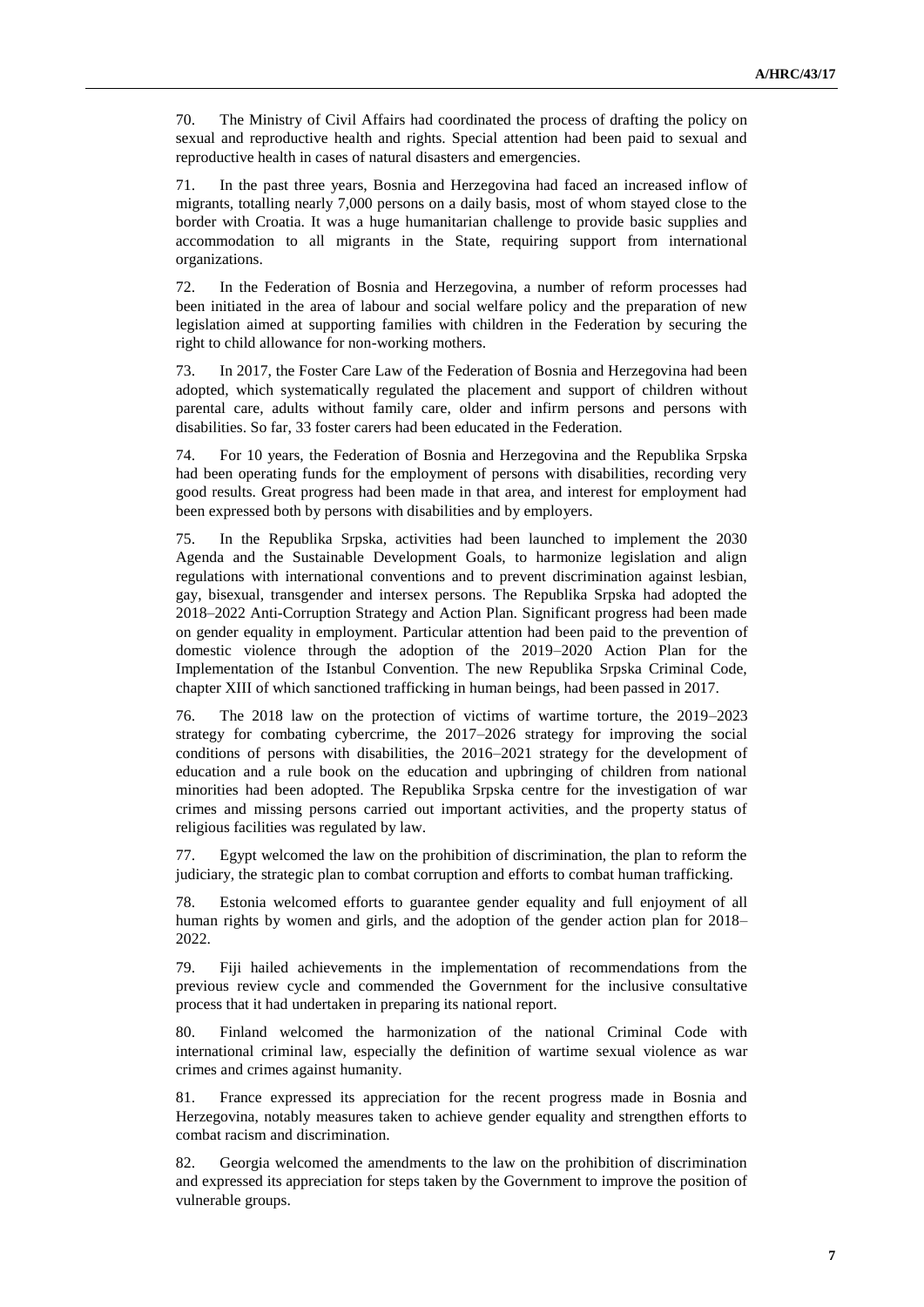83. Germany acknowledged the increased institutional cooperation for the protection of lesbian, gay, bisexual, transgender and intersex persons by police agencies and the judiciary, and encouraged the Government to continue such efforts.

84. Malta commended the State for the steps taken to curb gender-based violence, especially domestic violence, its efforts to enhance cooperation between the Government and civil society organizations and the progressive implementation of the Action Plan for Children.

85. The Holy See expressed its appreciation for efforts made in Bosnia and Herzegovina to bring domestic human rights legislation increasingly into line with international standards.

86. Honduras welcomed the new strategy to improve the situation of persons with disabilities and the ratification of the Optional Protocol to the Convention on the Rights of the Child on a communications procedure.

87. Iceland expressed appreciation for the steps outlined in the country's national report and stated that it looked forward to continued measures to improve the situation of human rights.

88. India welcomed the gender action plan, the Strategy for the Suppression of Domestic Violence and the Strategy for the Advancement of the Rights and Status of Persons with Disabilities.

89. Indonesia expressed appreciation for efforts to improve the enjoyment by vulnerable groups of their rights, including persons with disabilities, children and members of ethnic minorities, through the enactment of regulatory frameworks.

90. Iraq welcomed the alignment of national legislation with international human rights standards and efforts made to eradicate discrimination against minorities.

91. Ireland welcomed the amendments to the law on the prohibition of discrimination, which extended the list of prohibited grounds for discrimination to age, disability, sexual orientation, sexual characteristics and gender identity.

92. Israel expressed appreciation for efforts to combat incitement to racial and religious hatred, through dedicated legal provisions and the collection of data on hate speech.

93. Italy welcomed the adoption of the Action Plan to Combat Trafficking in Human Beings 2016–2019 and related amendments to the Criminal Code, and the introduction of the offence of enforced disappearance as an autonomous crime.

94. Jordan welcomed efforts to implement recommendations from previous review cycles and commended the State for the manner in which the national report had been prepared and consultations carried out with all stakeholders.

95. Libya applauded the efforts made to implement the majority of review recommendations, amendments to discrimination law and progress in reforming the judiciary.

96. Lithuania commended the State for its efforts and progress made in the area of human rights.

97. Maldives stated that it was encouraged by the progress made by Bosnia and Herzegovina on the empowerment of women, with 60 per cent of all judges and prosecutors in the judiciary system being women.

98. Greece welcomed amendments to the law on the prohibition of discrimination, the adoption of gender equality action plans, and efforts aimed at eliminating discrimination against Roma.

99. Mexico welcomed the guidelines for identifying the best interests of the child, the guidelines for the performance of professionals in cases of violence against children and the guidelines for combating discrimination in education.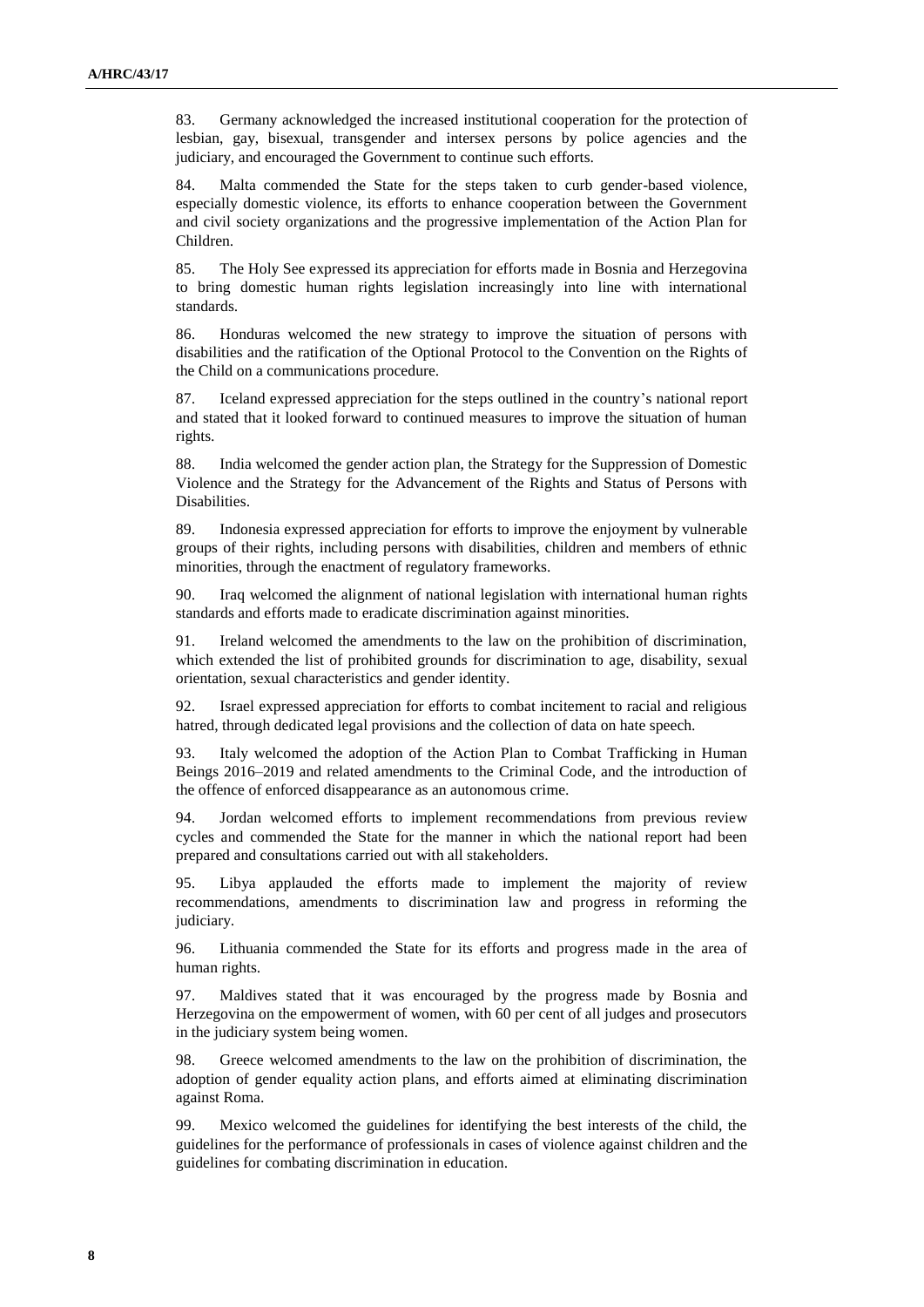100. Montenegro welcomed the efforts made to improve the human rights situation of refugees and internally displaced persons, the closure of collective centres and the implementation of the housing programme.

101. Myanmar commended the State for having achieved gender equality, with women representing 48 per cent of heads of judicial institutions, 37.5 per cent of ministerial posts and 60 per cent of judges and prosecutors.

102. Nepal commended the State for its work to ensure that the Institution of Human Rights Ombudsmen maintained its A status under the principles relating to the status of national institutions for the promotion and protection of human rights (the Paris Principles).

103. Sweden welcomed the amendments to the Anti-Discrimination Law in 2016, but expressed concern about the lack of amendment of the electoral law, issues related to media freedom, and the widespread corruption.

104. The Niger noted the adoption of amendments to the law on the prohibition of discrimination and to the Criminal Code, and the adoption of the Law on Aliens and the Law on Provision of Legal Aid.

105. North Macedonia welcomed the adoption of the Law on Aliens and the Law on Provision of Legal Aid, and the adoption of amendments to the Criminal Code and the law on prohibition of discrimination.

106. Norway welcomed the news that the provision on the death penalty had been formally repealed from the Constitution of the Republika Srpska.

107. Oman expressed its strong appreciation for the enactment of laws, strategies and programmes for the promotion and protection of human rights.

108. Pakistan welcomed efforts to empower women and realize the right to housing for citizens, and commended the State for measures taken to offer equal opportunities, particularly regarding education.

109. Peru acknowledged efforts made by Bosnia and Herzegovina in the field of human rights, particularly with regard to its recent ratification of international treaties.

110. The Philippines welcomed progress made regarding the economic empowerment of women, the combat against trafficking in persons, and the protection of the human rights of vulnerable groups.

111. Poland hailed the ratification of the Optional Protocol to the Convention on the Rights of the Child on a communications procedure and the implementation of the Action Plan for Children.

112. Portugal welcomed the ratification of the Optional Protocol to the Convention on the Rights of the Child on a communications procedure and welcomed steps taken to guarantee gender equality.

113. Qatar hailed efforts to develop the institutional, judicial and legislative framework and combat discrimination, corruption and organized crime, and welcomed the adoption of a strategy for persons with disabilities.

114. The Republic of Korea welcomed amendments to the law on the prohibition of discrimination and commended the State for measures taken to combat trafficking in persons, such as the national Action Plan for Combating Trafficking in Human Beings 2016–2019.

115. The Republic of Moldova noted the adoption of the guidelines for determining the best interests of the child, the Roma Education Action Plan and the Platform on Preschool Education.

116. Senegal welcomed the adoption of the Law on Missing Persons and efforts to reduce the number of undocumented Roma and increase the number of Roma children attending primary school.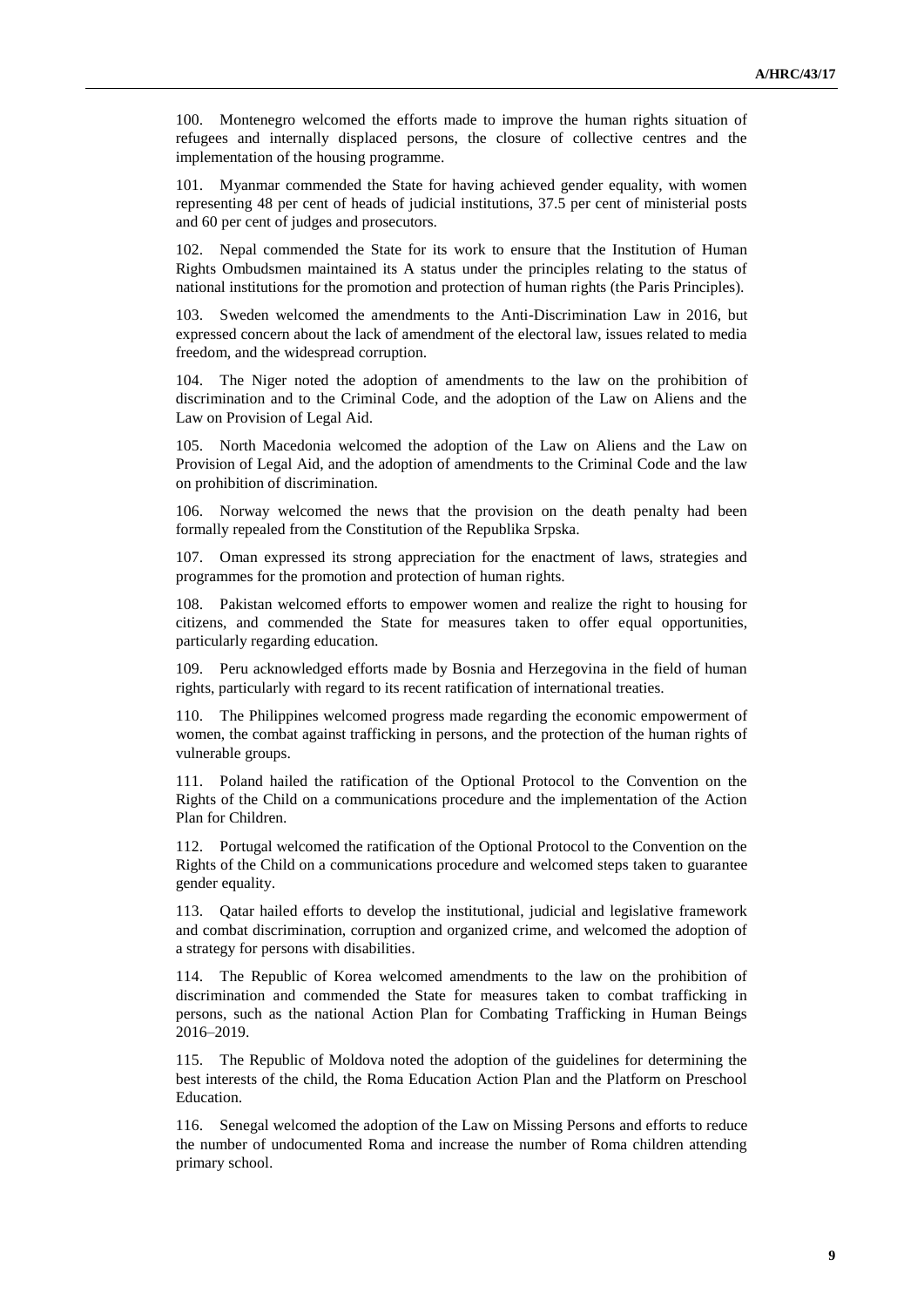117. Serbia expressed its appreciation for all the strategies and action plans aimed at protecting the rights of vulnerable groups and ensuring equal opportunities for their inclusion.

118. Following the constructive dialogue, the delegation of Bosnia and Herzegovina concluded that the State authorities had faced major challenges that had required full coordination and pooling of forces to make progress in advancing human rights protection through adherence to international standards to ensure a better life for its citizens.

119. Recommendations made by Member States during the third review cycle would help raise awareness of the need to respect the rule of law and human rights in building a democratic society, and would influence positive developments in creating accountability at all levels of government in the implementation of the international treaties to which Bosnia and Herzegovina was a party.

## **II. Conclusions and/or recommendations**

120. **The following recommendations will be examined by Bosnia and Herzegovina, which will provide responses in due time, but no later than the forty-third session of the Human Rights Council:**

120.1 **Take the necessary steps to harmonize its legislation with the respective rulings of the European Court of Human Rights, as well as with the judgments of the Constitutional Court of Bosnia and Herzegovina (Slovakia);**

120.2 **Establish a national mechanism for the prevention of torture as required under the Optional Protocol to the Convention against Torture and Other Cruel, Inhuman or Degrading Treatment or Punishment (Chile);**

120.3 **Redouble efforts to combat hate speech, in accordance with articles 12 and 20 of the International Covenant on Civil and Political Rights (Honduras);**

120.4 **Set up an effective national preventive mechanism as required by the Optional Protocol to the Convention against Torture (Switzerland);**

120.5 **Strengthen human rights policy coordination with entity-level authorities to ensure greater coherence with strategies at the international level (Republic of Korea);**

120.6 **Protect and promote human rights through an evidence-based approach, including by data disaggregation (Republic of Korea);**

120.7 **Consider adopting a national human rights action plan, and allocate adequate resources for its implementation (Republic of Moldova);**

120.8 **Set up a domestic mechanism to monitor the implementation of human rights recommendations (Azerbaijan);** 

120.9 **Make further and tangible progress in improving civil and political rights, especially with regard to the implementation of the European Court of Human Rights decision in the** *Sejdić and Finci* **case and other related rulings (Czechia);**

120.10 **Strengthen the national institution for the promotion and protection of human rights, in compliance with the Paris Principles (Senegal);**

120.11 **Examine the possibility of consolidating the broad range of State action plans into a comprehensive human rights strategy (Ukraine);**

120.12 **Accelerate the adoption of the amendments to the Law on the Ombudsman for Human Rights (Georgia);**

120.13 **Strengthen efforts to ensure that the office of the ombudsperson enjoys sufficient resources to function effectively in compliance with the Paris Principles (Afghanistan);**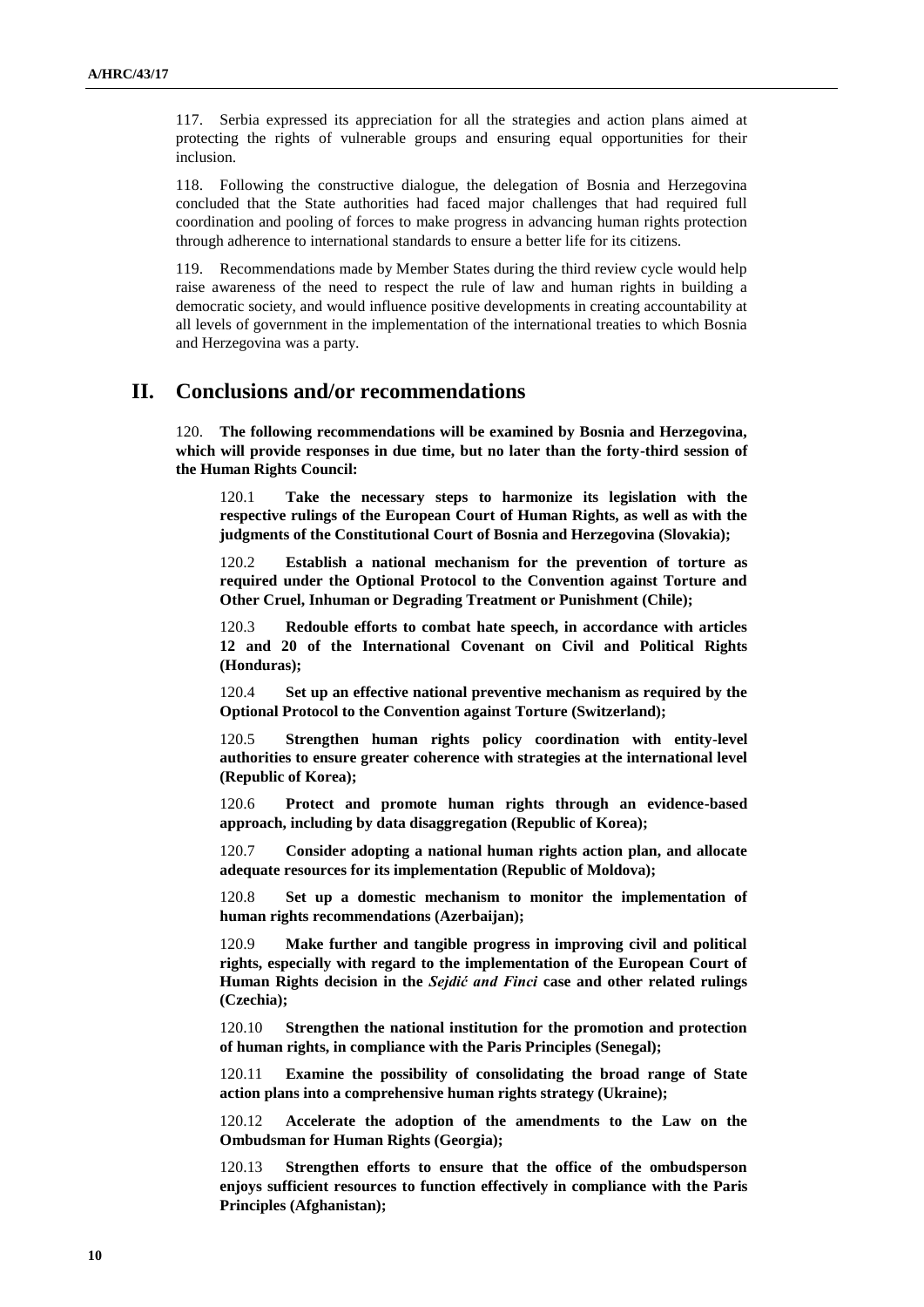120.14 **Ensure that the office of the ombudsman is provided with the financial and human resources needed to function effectively (Ireland);**

120.15 **Strengthen efforts to ensure that the office of the ombudsman enjoys the financial autonomy and human resources required to function effectively in compliance with the Paris Principles (Greece);**

120.16 **Provide the office of the ombudsman with sufficient financial and human resources to function effectively and independently, in compliance with the Paris Principles (Niger);**

120.17 **Ensure the financial autonomy of the office of the ombudsman, in compliance with the Paris Principles (North Macedonia);**

120.18 **Step up action aimed at the adoption of the law ensuring independence in the financing of the Institution of Human Rights Ombudsmen and entrusting this institution with the mantle of power of the national preventive mechanism under the Optional Protocol to the Convention against Torture (Poland);**

120.19 **Strengthen the independence of the office of the ombudsman, in compliance with the Paris Principles (Portugal);**

120.20 **Improve human rights training and accountability for prison officials (United States of America);**

120.21 **Provide training to law enforcement and judiciary officers in tackling discrimination, hate speech and acts of violence based on the sexual orientation and gender identity of the victims (Denmark);**

120.22 **Intensify existing efforts aimed at the awareness-raising and training of the authorities to tackle discrimination on the basis of sexual orientation and gender (Malta);**

120.23 **Continue to enhance the capacities of institutions to deal with serious organized crime, corruption and other challenges related to the rule of law, including through an adequate human rights training system and the continued improvement of regional cooperation and cooperation with international institutions (Indonesia);**

120.24 **Continue efforts to intensify training programmes in accordance with human rights standards (Jordan);**

120.25 **Promote the dissemination of a human rights culture and integrate it into the school curriculum (Jordan);**

120.26 **Design specific training and awareness-raising programmes for public officials of the security forces and members of the judiciary (Spain);**

120.27 **Continue to strengthen the capacity of government officials in the field of human rights (Jordan);**

120.28 **Formulate a human rights action plan to strengthen the promotion and protection of human rights in the country (Maldives);**

120.29 **Develop a comprehensive rights-based framework for redress for the civilian victims of war, including survivors of wartime sexual violence, and ensure that the right to compensation in civil and criminal proceedings is enforceable in practice (Slovakia);**

120.30 **Provide greater financial and human resources to finalize the prosecution of war crimes committed during the period from 1992 to 1995, particularly by lower-ranked perpetrators, and clarify the fate of persons still missing (Australia);**

120.31 **Strengthen the professionalism and independence of the judiciary system and improve the level of expertise of the prosecution, as well as of the**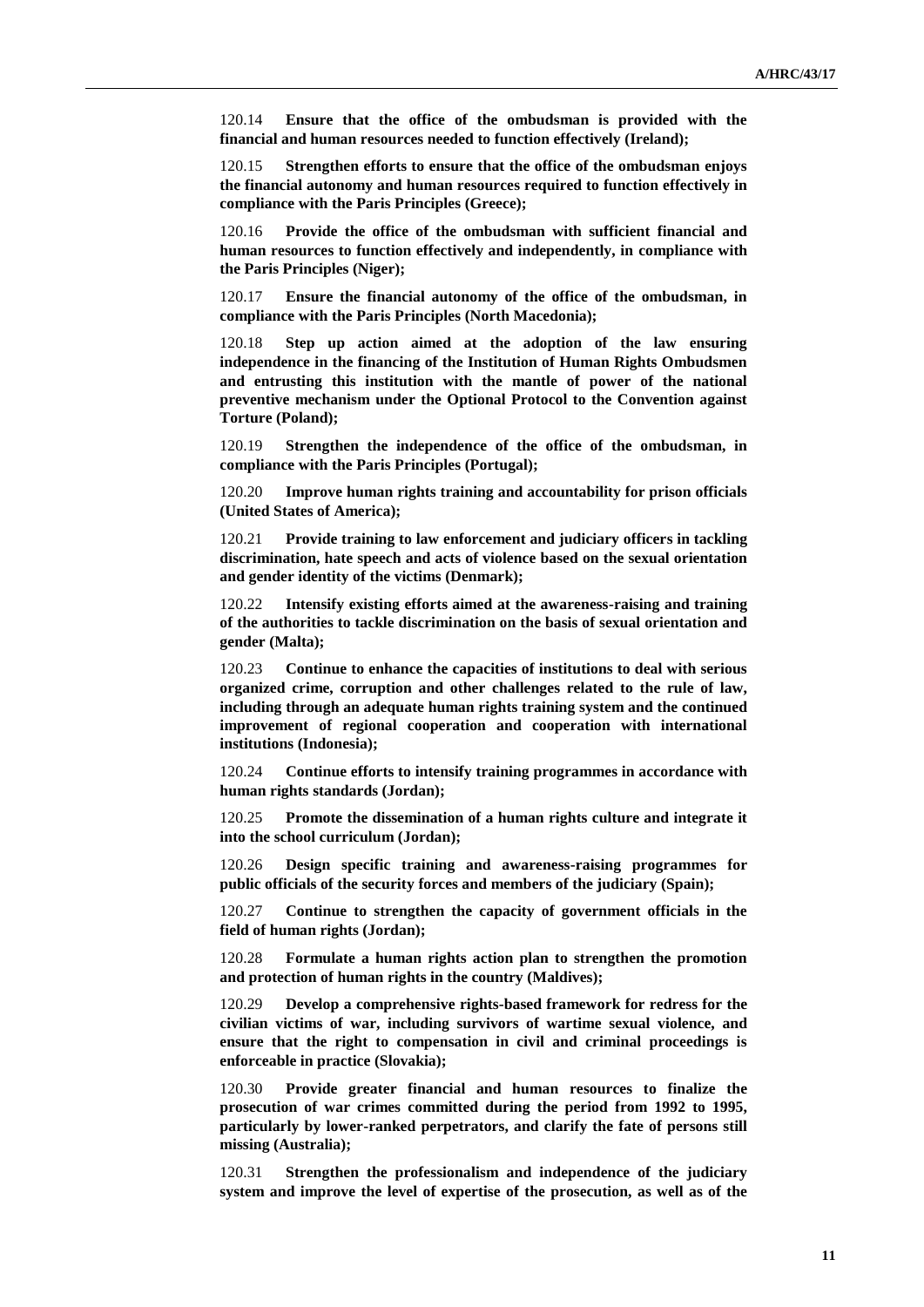**courts, to ensure the enforcement of European and international standards in the prosecution of war crimes (Croatia);**

120.32 **Take further steps towards reconciliation at the State and regional level by, inter alia, supporting the civil society-backed initiative to establish a regional truth commission, approving the revised National War Crimes Processing Strategy, adopting the law on protection of victims of torture and implementing the Law on Missing Persons (Czechia);**

120.33 **Ensure the full implementation of laws related to wartime victims of rape and sexual violence, so that the status of victims of wartime torture is ensured equally for all victims throughout the territory and jurisdiction of Bosnia and Herzegovina (Finland);**

120.34 **Provide justice for victims of war crimes and adopt and implement the revised national strategy on war crimes (Germany);**

120.35 **Strengthen the independence and expertise of the judiciary system in order to ensure the enforcement of international standards in the prosecution of war crimes (Lithuania);**

120.36 **Ensure that survivors of conflict have access to justice by adopting and implementing a national war crimes processing strategy and by meeting the needs of the most vulnerable displaced persons and refugees (United Kingdom of Great Britain and Northern Ireland);**

120.37 **Continue strengthening the protection of the rights of all citizens, notably by ensuring the implementation of the legislation on nondiscrimination and on gender equality (Slovakia);**

120.38 **Continue efforts aimed at developing a comprehensive strategy in the field of protecting and promoting human rights and combating discrimination, including the establishment of an appropriate human rights system (Yemen);**

120.39 **Address widespread discrimination against persons with disabilities, older persons and minorities – particularly Roma people – to promote the full realization and enjoyment of their rights (Australia);**

120.40 **Take all the necessary measures to combat discrimination against ethnic, religious and linguistic minorities, in particular with regard to persons who do not qualify as Bosniaks, Serbs or Croats, by removing discriminatory provisions from the Constitution, the Election Law and other legislation and implementing the judgments of the European Court of Human Rights, such as the** *Sejdić and Finci* **judgment (Austria);**

120.41 **Redouble efforts to combat hate speech as well as physical and verbal attacks and protect vulnerable sections of the society, particularly members of ethnic groups and religious minorities (Bangladesh);**

120.42 **Amend without further delay the Constitution in order to eliminate discrimination based on membership of an ethnic group, in public political life and in terms of access to employment in the public sector. This should be done in accordance with the relevant jurisprudence of the European Court of Human Rights (Belgium);**

120.43 **Elaborate a countrywide anti-discrimination strategy, covering discrimination against lesbian, gay, bisexual, transgender and intersex persons, in cooperation with civil society (Belgium);**

120.44 **Formulate a plan to harmonize the national legislation against discrimination on the grounds of sexual orientation or gender identity (Chile);**

120.45 **Amend the Election Law as required by the ruling of the Constitutional Court and the constitutional principle of non-discrimination in order to guarantee full equality of all the constituent peoples and their**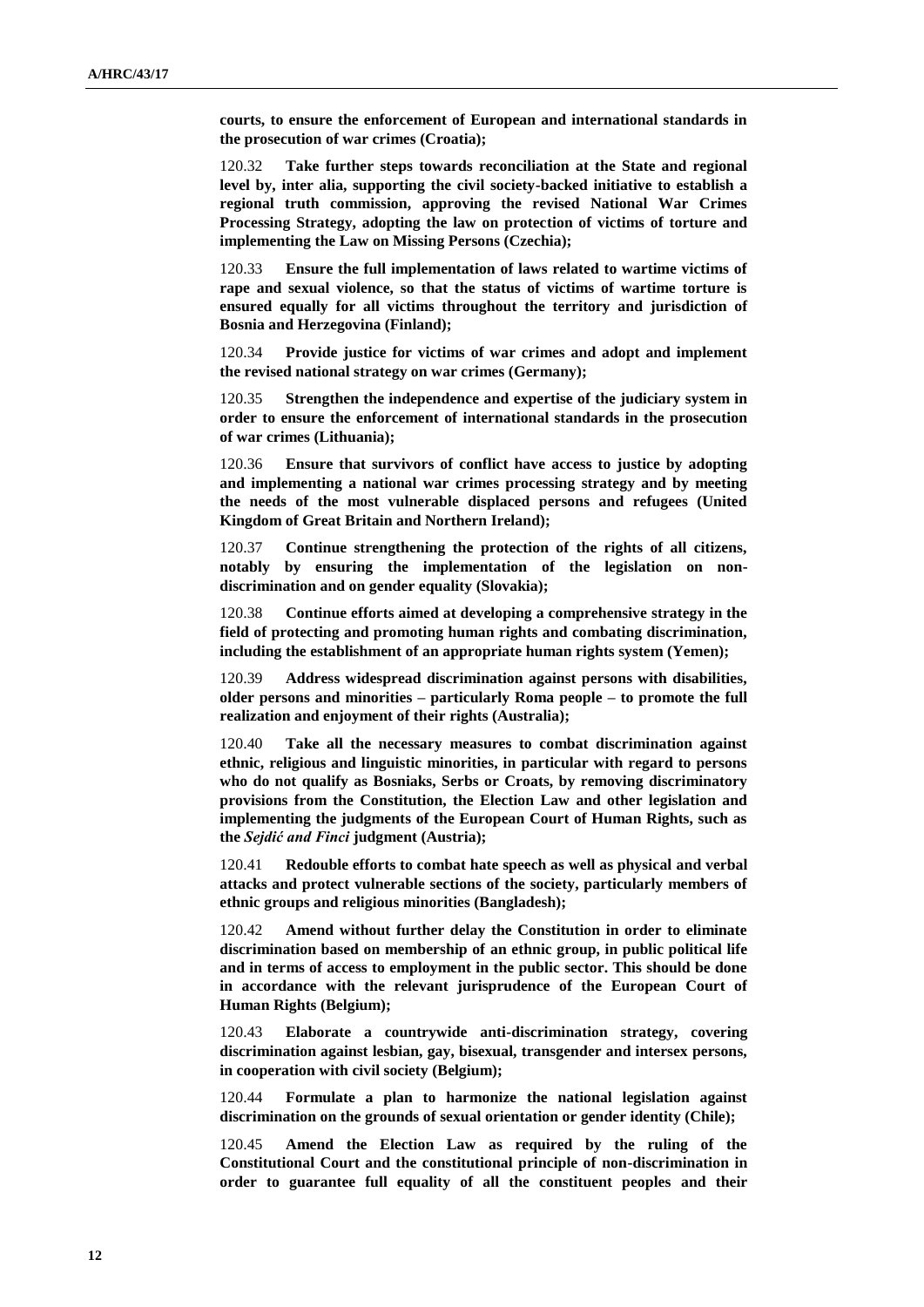**legitimate representation at all levels, especially of Croats as the least numerous of the constituent peoples (Croatia);**

120.46 **Ensure that public broadcasters serve all segments of society through equal use of all the official languages of Bosnia and Herzegovina (Cyprus);**

120.47 **Eliminate social exclusion and all forms of discrimination (Czechia);**

120.48 **Continue to implement and strengthen initiatives aimed at the elimination of discrimination against all persons, including women, persons with disabilities, ethnic minorities and the lesbian, gay, bisexual, transgender and intersex community (Fiji);**

120.49 **Improve the institutional and constitutional framework, to ensure equality and non-discrimination between citizens (France);**

120.50 **Ensure the right to equality and non-discrimination for all citizens of Bosnia and Herzegovina (Netherlands);**

120.51 **Take meaningful steps to ensure the use and equality of and public broadcasting in all of the State's official languages (Malta);**

120.52 **Promote mutual solidarity in an atmosphere of peaceful and civil coexistence, taking into account the multi-ethnic and multi-religious composition of the country (Holy See);**

120.53 **Ensure equal opportunities for women and men in the labour market by adopting family strategies aimed at achieving gender equality and adequate work-life balance for both women and men, narrowing and closing the gender wage gap and ensuring access to the necessary social and health-care services for new parents and children (Iceland);**

120.54 **Pass and implement laws that would recognize same-sex partnerships and define the rights and obligations of cohabiting couples in same-sex unions (Iceland);**

120.55 **Continue to support the gender equality policy, particularly through the gender action plan for 2018–2022 (Oman);**

120.56 **Continue its initiatives to increase the social inclusion of vulnerable groups and the protection of the family (Pakistan);**

120.57 **Continue efforts to combat intolerance, hate speech and all types of discrimination (Qatar);**

120.58 **Take concrete measures to ensure the effective implementation of the Anti-Discrimination Law and the national Action Plan for Combating Trafficking in Human Beings 2016–2019 (Republic of Korea);**

120.59 **Redouble efforts to combat hate speech, propaganda and advocacy of racial or religious superiority (Uruguay);**

120.60 **Fight ethnic cleavages, including by condemning the political rhetoric that accentuates them (Canada);**

120.61 **Strengthen the efforts made to combat hate speech in the media and advance the harmonization of the legal framework to prohibit any form of discrimination, including on the grounds of ethnic origin and skin colour (Mexico);**

120.62 **Step up measures to prevent hate speech and incitement to racial, ethnic and religious hatred (Myanmar);**

120.63 **Keep up efforts to combat discrimination and hate speech (Tunisia);**

120.64 **Implement programmes and activities to stop hate speech at all levels, in order to accelerate the integration of returnees and promote peaceful cohabitation (Turkey);**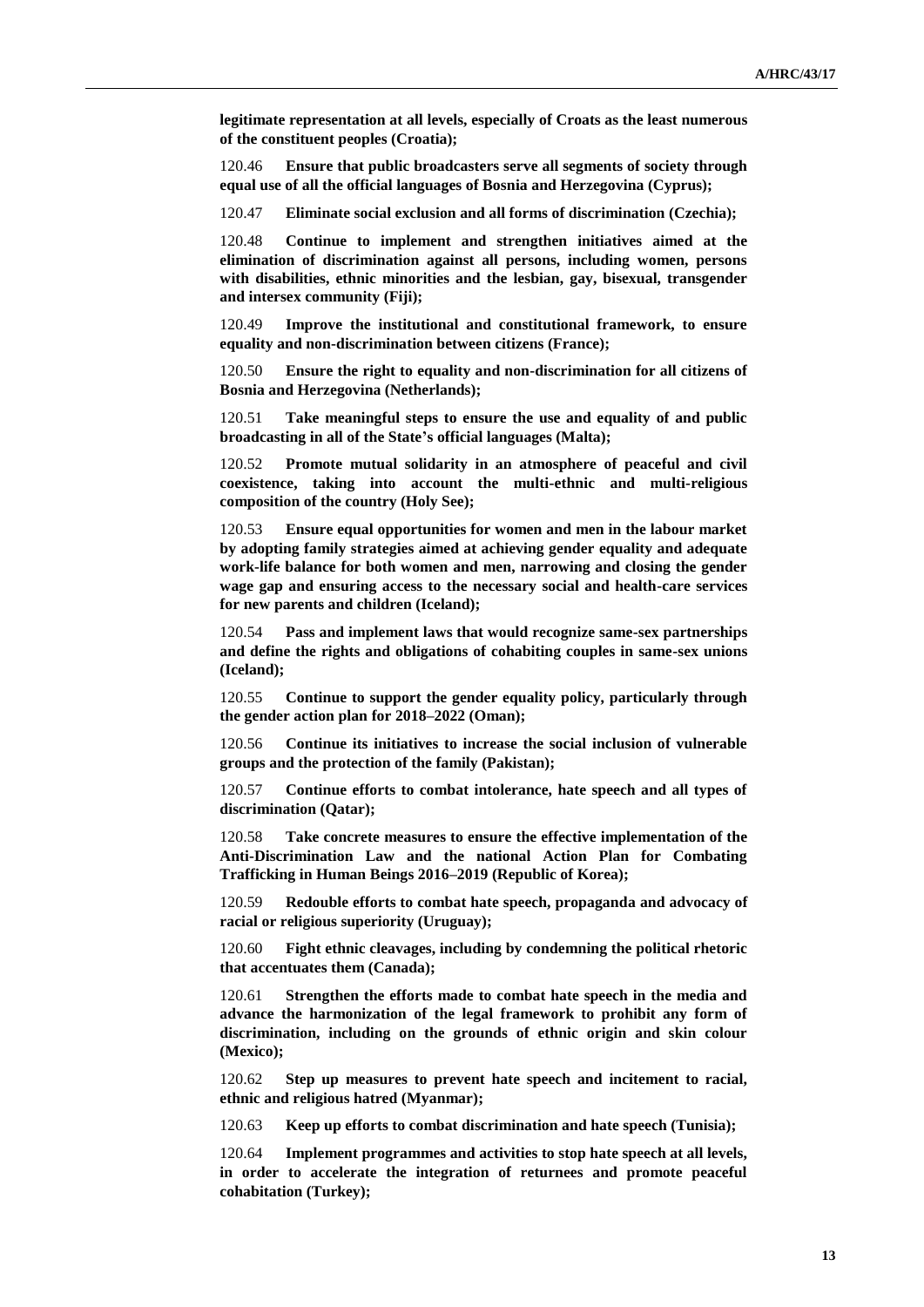120.65 **Continue to deepen measures aimed at identifying disappeared persons as a result of the armed conflict, as well as those aimed at establishing a national programme of reparation, including compensation for families of disappeared persons (Argentina);**

120.66 **Adopt a law on reparation and compensation for victims of war, including survivors of torture and sexual violence (France);**

120.67 **Support victims of war, in particular of acts of sexual violence, in proceedings aimed at ensuring due compensation (Peru);**

120.68 **Ensure that the mechanism for free legal aid is operational throughout the national territory for all vulnerable citizens, including persons who were victims of sexual violence during the war (Senegal);**

120.69 **Ensure access to justice for all victims of war crimes, including through proper implementation of the Law on Missing Persons (Ukraine);**

120.70 **Adopt a national commitment in line with the United Nations Guiding Principles on Business and Human Rights through the adoption of a national action plan on business and human rights (Spain);**

120.71 **Increase anti-corruption efforts by adopting and implementing legislation preventing conflicts of interest and ensuring transparent party financing in accordance with international standards (Germany);**

120.72 **Continue to ensure that the application of the preamble of the Paris Agreement is reflected in the next round of nationally determined contributions, which is due in 2020 (Fiji);**

120.73 **Ensure that the death penalty is repealed across Bosnia and Herzegovina (Cyprus);**

120.74 **Establish a national mechanism for the prevention of torture (Uruguay);**

120.75 **Guarantee the prohibition of torture by establishing a national mechanism for the prevention of torture in conformity with article 17 of the Optional Protocol to the Convention against Torture (France);**

120.76 **Cease the physical ill-treatment of people in police custody, investigate all allegations of abuses in a timely manner and address the poor conditions in police stations and prisons (Australia);**

120.77 **Continue national efforts to combat trafficking in human beings, particularly women and children, and provide the necessary care for victims (Egypt);**

120.78 **Further its efforts to combat trafficking in human beings via effective implementation of the relevant action plan (Georgia);**

120.79 **Intensify efforts to combat human trafficking (Iraq);**

120.80 **Take further action to combat trafficking in persons, particularly child trafficking (Myanmar);**

120.81 **Strengthen efforts to combat trafficking in persons (Peru);**

120.82 **Further strengthen capacity-building activities and awareness-raising campaigns on combating trafficking in persons (Philippines);**

120.83 **Continue efforts to combat human trafficking, ensure the rights of victims and provide them with protection and assistance (Qatar);**

120.84 **Investigate allegations of criminal acts against journalists, and hold accountable those responsible, including with respect to acts of intimidation or reprisal against journalists and media outlets (United States of America);**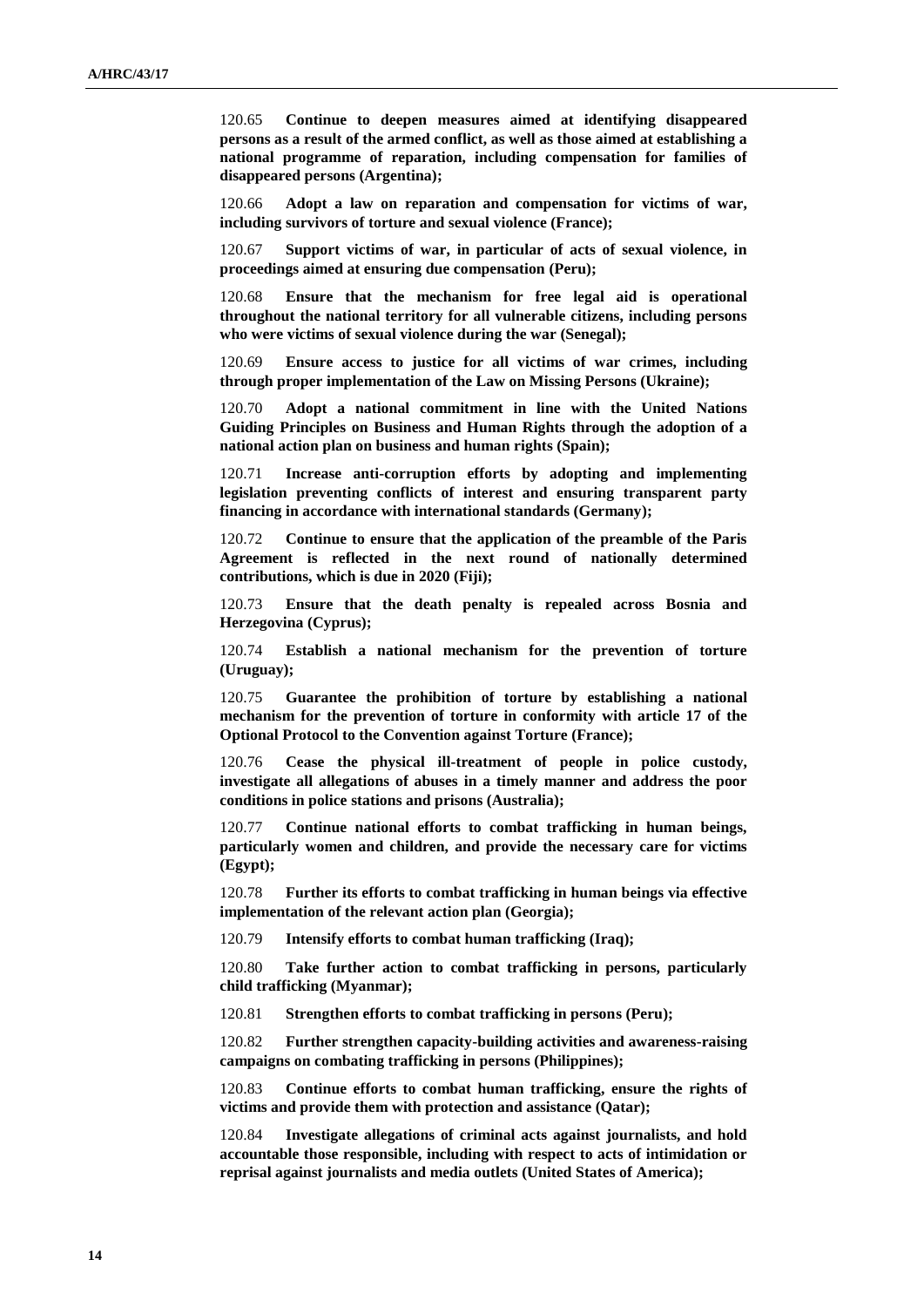120.85 **Take all the necessary measures to guarantee full respect for the rights to freedom of expression and of association (Uruguay);**

120.86 **Ensure the effective protection of human rights defenders and journalists, and that they are free from acts of intimidation or reprisals (Uruguay);**

120.87 **Guarantee media freedom and the protection of journalists and media workers, especially women, notably by ensuring the appropriate judicial follow-up to cases of threats and violence against them (Austria);**

120.88 **Take all the necessary measures to ensure freedom of expression and freedom of assembly and association in line with the International Covenant on Civil and Political Rights (Belgium);**

120.89 **Provide freedom of the media by conducting timely investigations and prosecutions of perpetrators of attacks, intimidation, threats or other criminal acts against journalists, including gender-based or online (Canada);**

120.90 **Reform the public radio and television broadcasters with the goal of ensuring that they serve all segments of society through the equal use of all official languages (Croatia);**

120.91 **Put an end to threats, political pressure and attacks against journalists and facilitate the enjoyment of the freedom of assembly and of expression (Czechia);**

120.92 **Take all the necessary measures to protect and promote civic space, online and offline, and ensure a safe and enabling environment for human rights defenders and activists (Estonia);**

120.93 **Ensure appropriate judicial follow-up to cases of threats and violence against journalists and media workers (Estonia);**

120.94 **Guarantee freedom of expression and freedom of the press, including by ensuring national data collection and appropriate judicial follow-up to cases of threats and violence against journalists and media professionals, and combat acts of intimidation against them (France);**

120.95 **Ensure adequate judicial follow-up on violence, threats and political pressure against journalists and media workers (Netherlands);**

120.96 **Eliminate the restrictions on the rights to freedom of peaceful assembly and association and ensure that the relevant laws are consistent with human rights standards (Switzerland);**

120.97 **Respect the rights to freedom of expression and freedom of the press, and effectively investigate all cases of violence against journalists in order to fight impunity (Switzerland);**

120.98 **Intensify efforts to protect the freedom of peaceful assembly and freedom of expression, both online and offline, as well as creating a safe and enabling environment for civil society, human rights defenders and journalists by ensuring that any attack against them or members of their families are properly investigated and the perpetrators brought to justice (Lithuania);**

120.99 **Guarantee freedom of expression and of the media and the protection of journalists, notably by ensuring the appropriate judicial follow-up to cases of threats and violence against journalists and media workers (Greece);**

120.100 **Guarantee free and independent media and promote an open democratic media landscape in respect of freedom of opinion and expression and the right to access information (Sweden);**

120.101 **Intensify efforts to investigate threats and attacks against journalists, and take measures to ensure the safety of journalists and media workers (Norway);**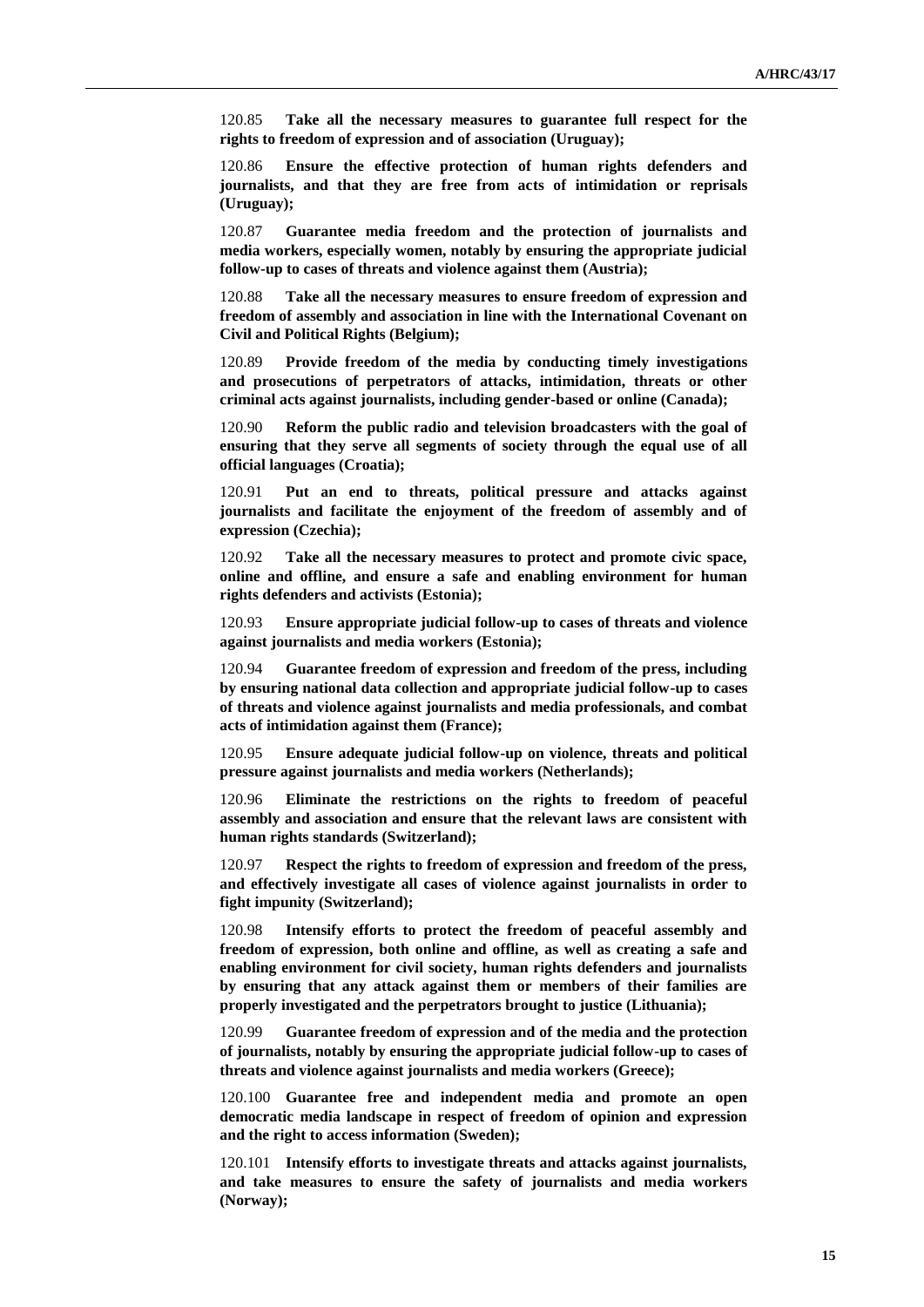120.102 **Revise current laws governing the right to peaceful assembly through the removal of blanket bans on certain venues and criminal penalties for organizers who fail to fulfil administrative procedures (United States of America);**

120.103 **Strengthen the independence of the judiciary system to meet international standards in the prosecution of war crimes (Angola);**

120.104 **Ensure the independence of the judiciary, including the High Judicial and Prosecutorial Council, in particular by sanctioning individuals who do not respect its independence (Austria);**

120.105 **Ensure that the judiciary is able to fulfil its functions in an independent manner (Israel);**

120.106 **Take all the necessary measures to foster intercultural dialogue, tolerance and understanding among the different communities, including by enabling a positive environment for reconciliation, for the protection and inclusion of all vulnerable groups (Italy);**

120.107 **Ensure access to justice for every citizen, including by providing free legal assistance to the most vulnerable groups and by fully implementing anticorruption policies (Italy);**

120.108 **Ensure that the relevant institutions tasked with fighting corruption are independent and adequately resourced (Sweden);**

120.109 **Continue efforts to eliminate bribery and impunity (Oman);**

120.110 **Consider taking measures aimed at ensuring increased efficiency and accountability of public service (Azerbaijan);**

120.111 **Strengthen measures to facilitate birth registration of girls and boys born abroad or whose parents are migrants or asylum seekers (Mexico);**

120.112 **Introduce the necessary amendments to the law on elections to guarantee at all levels the equality of the constituent peoples, as well as other national minorities (Chile);**

120.113 **Amend the electoral law in line with the ruling of the Constitutional Court in order to guarantee full equality of all the constituent peoples at all political and administrative levels (Malta);**

120.114 **Modify the electoral laws to reflect better the principle of equality of all the constituent peoples (Holy See);**

120.115 **Create policies and strategies to promote and protect the rights of ethnic minorities to enable them to fully participate in civil and political activities, particularly in the general election (Indonesia);**

120.116 **Adopt an electoral system that guarantees all citizens the equal enjoyment of their rights, independently of their ethnic origin, and implement the decision of the European Court of Human Rights thereon (Switzerland);**

120.117 **Consistently implement the rulings of the Constitutional Court guaranteeing full equality of all constituent peoples at all political and administrative levels, including with regard to elections (Lithuania);**

120.118 **Strengthen efforts towards ensuring the equal rights of all citizens and enabling political representation that fully reflects the richness of the country's ethnic diversity (Greece);**

120.119 **Take steps aimed at amending national legislation so that it guarantees equal electoral rights to all citizens, irrespective of their ethnicity (Ukraine);**

120.120 **Adopt electoral law amendments to ensure the political participation of all citizens at all levels of governance, regardless of ethnic origin, in line with**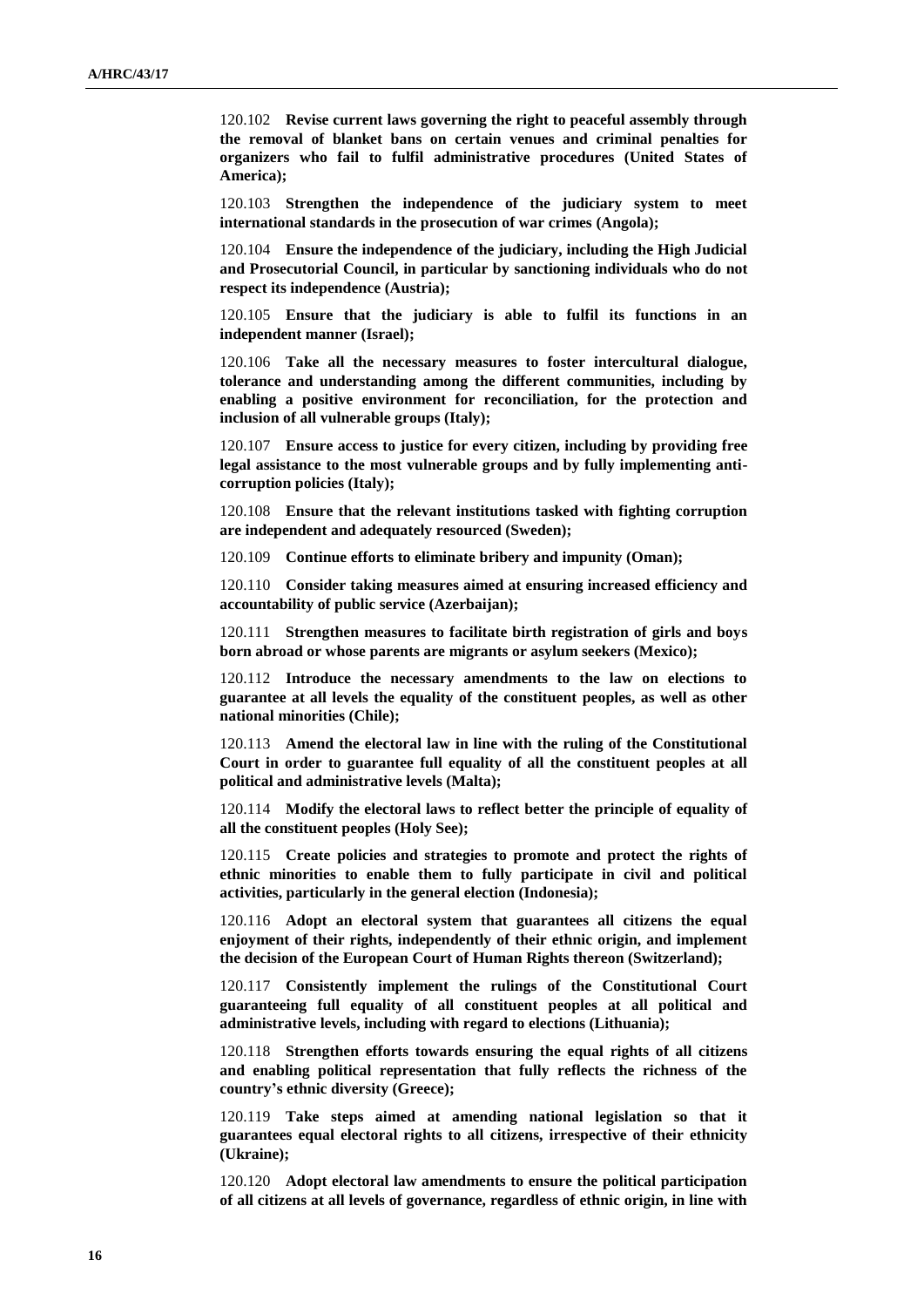**the European Court of Human Rights and domestic court judgments, including allowing elections in Mostar (United Kingdom of Great Britain and Northern Ireland);**

120.121 **Extend effective protection to the family as the fundamental and natural unit of society in line with international human rights law (Bangladesh);**

120.122 **Continue providing protection and support to the family as it is the fundamental and natural unit of society (Egypt);**

120.123 **Continue strengthening its policies in the field of economic, social and cultural rights, especially for the most vulnerable groups (Bolivarian Republic of Venezuela);**

120.124 **Continue with its successful social programmes to combat poverty and inequality, in order to provide the best possible quality of life for its people (Bolivarian Republic of Venezuela);**

120.125 **Continue to promote sustainable economic and social development, in order to provide a solid foundation for the enjoyment of all rights by its people (China);**

120.126 **Continue to implement initiatives to promote the right to equitable housing (Brunei Darussalam);**

120.127 **Adopt and implement an overall strategy to fight air pollution, which affects enjoyment of the rights to health, particularly for children and older persons (Canada);**

120.128 **Make further efforts to ensure universal access to basic health-care services (India);**

120.129 **Facilitate access for children with special needs to health care (Iraq);**

120.130 **Strengthen its efforts to improve health-care services and to address the issue of universal health care (Maldives);**

120.131 **Expand efforts to ensure inclusive and quality access to education for children (Afghanistan);**

120.132 **Provide access to education and safeguard the right to education for minority groups (Angola);**

120.133 **Take further steps to implement measures aimed at guaranteeing the right to education in an inclusive manner, eliminating all kinds of practices that may cause segregation or assimilation of minority groups (Argentina);**

120.134 **Provide access to education for all children and protect the right to learn their mother tongue in an inclusive and tolerant education system that will prevent assimilation (Bulgaria);**

120.135 **Provide access to education and protect the right to education in the mother tongues of the three constituent peoples, in a tolerant and inclusive education system that will prevent assimilation (Croatia);**

120.136 **Eliminate the "two schools under one roof" principle and foster multi-ethnic schools (Spain);**

120.137 **Continue efforts aimed at improving the quality of education by preventing ethnic segregation in formal education through the application of anti-discriminatory approaches based on the Council of Europe standards and practices (Georgia);**

120.138 **Introduce education on human rights and gender equality, as well as comprehensive sexuality education for children and young persons in the formal and non-formal education system (Iceland);**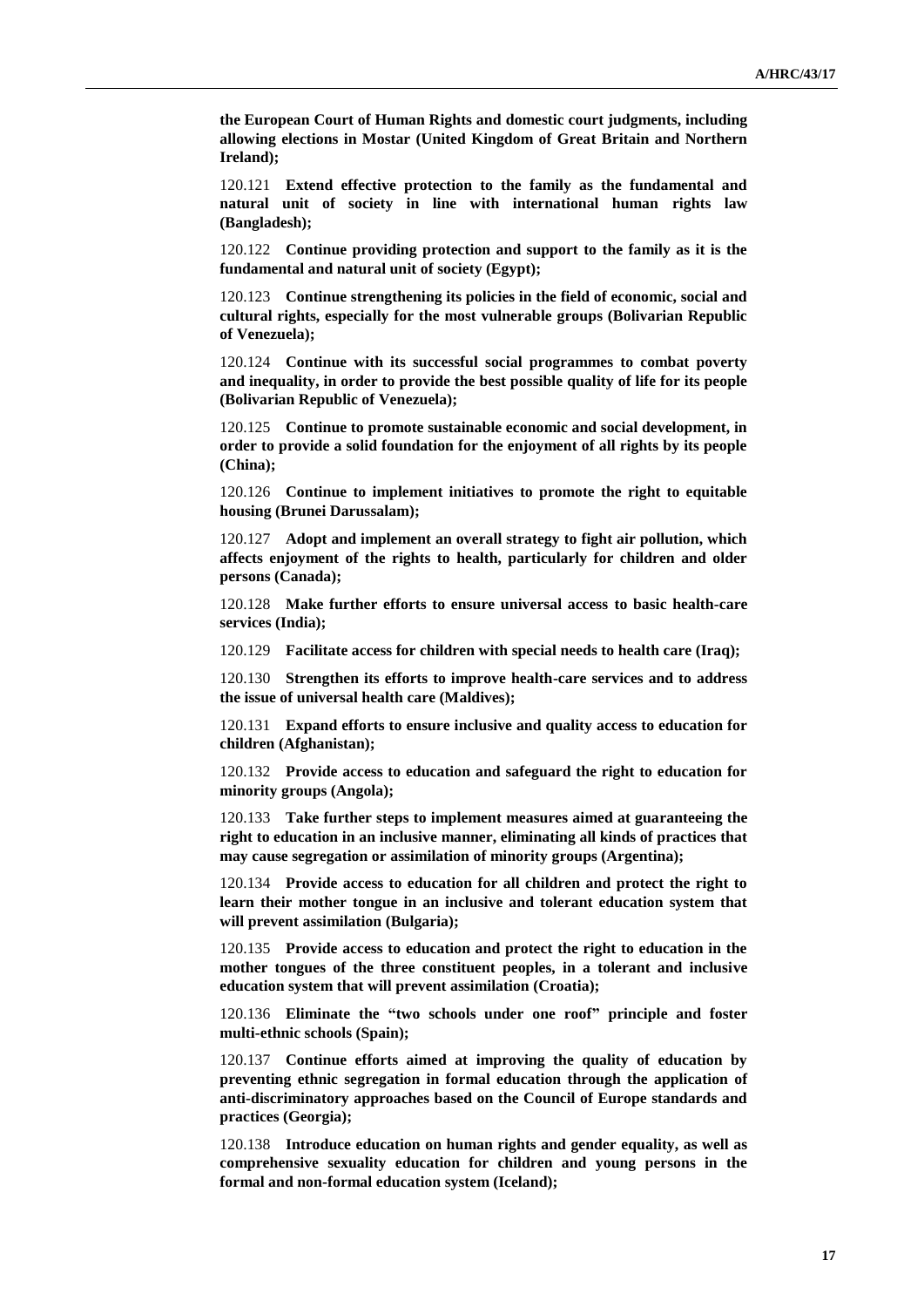120.139 **Continue the implementation of all measures to guarantee access to education by all children without discrimination on any grounds (India);**

120.140 **Strengthen access to education at all levels, for all (Israel);**

120.141 **Take measures to strengthen the inclusiveness of the education system, especially by facilitating access to education for Roma children and children with disabilities (Italy);**

120.142 **Take the necessary measures to eradicate ethnic segregation in education, including revision of the "two schools under one roof" system, and redouble efforts to increase the integration of Roma children into schools. (Mexico);**

120.143 **Continue to take measures for equal access to education, adhering to the principles of inclusiveness with the provision of free and compulsory school education for children (Nepal);**

120.144 **Take action to end segregation in the education system and ensure equal access to quality education for all, including national minorities and children with disabilities (Norway);**

120.145 **Continue to support free and obligatory education for all children until the age of 16 years (Oman);**

120.146 **Fully implement the provisions of treaties of the United Nations Educational, Scientific and Cultural Organization that promote access to and the participation of all citizens in cultural heritage and creative expression and, as such, are conducive to implementing the right to take part in cultural life (Cyprus);**

120.147 **Continue to promote gender equality and take measures to support the economic empowerment of women by, inter alia, improving their access to the financial system (Austria);**

120.148 **Take further measures to ensure the empowerment of women (Azerbaijan);**

120.149 **Continue advancing the implementation of the gender action plan for 2018–2022 in order to achieve gender equality in all areas of economic, political and social life (Cuba);**

120.150 **Continue taking measures to develop institutional capacities for gender equality and ensure the legal provisions necessary to guarantee women's rights (Libya);**

120.151 **Continue efforts to reinforce gender equality (Tunisia);**

120.152 **Continue to ensure the effective implementation of its 2018–2020 Action Plan for Women Entrepreneurship Development (Philippines);**

120.153 **Make domestic laws consistent with the Istanbul Convention (Spain);**

120.154 **Ensure that laws on protection against domestic violence are fully in line with the Istanbul Convention (Denmark);**

120.155 **Continue efforts to bring its legislation in line with the Istanbul Convention, on preventing and combating violence against women and domestic violence (Estonia);**

120.156 **Guarantee effective and adequate protection and assistance to women victims of violence (France);**

120.157 **Strengthen the capacity of social welfare centres, police and health centres to respond to cases of sexual and gender-based violence, including cases of domestic violence (Honduras);**

120.158 **Pursue efforts to eliminate all forms of violence against women and children (Iraq);**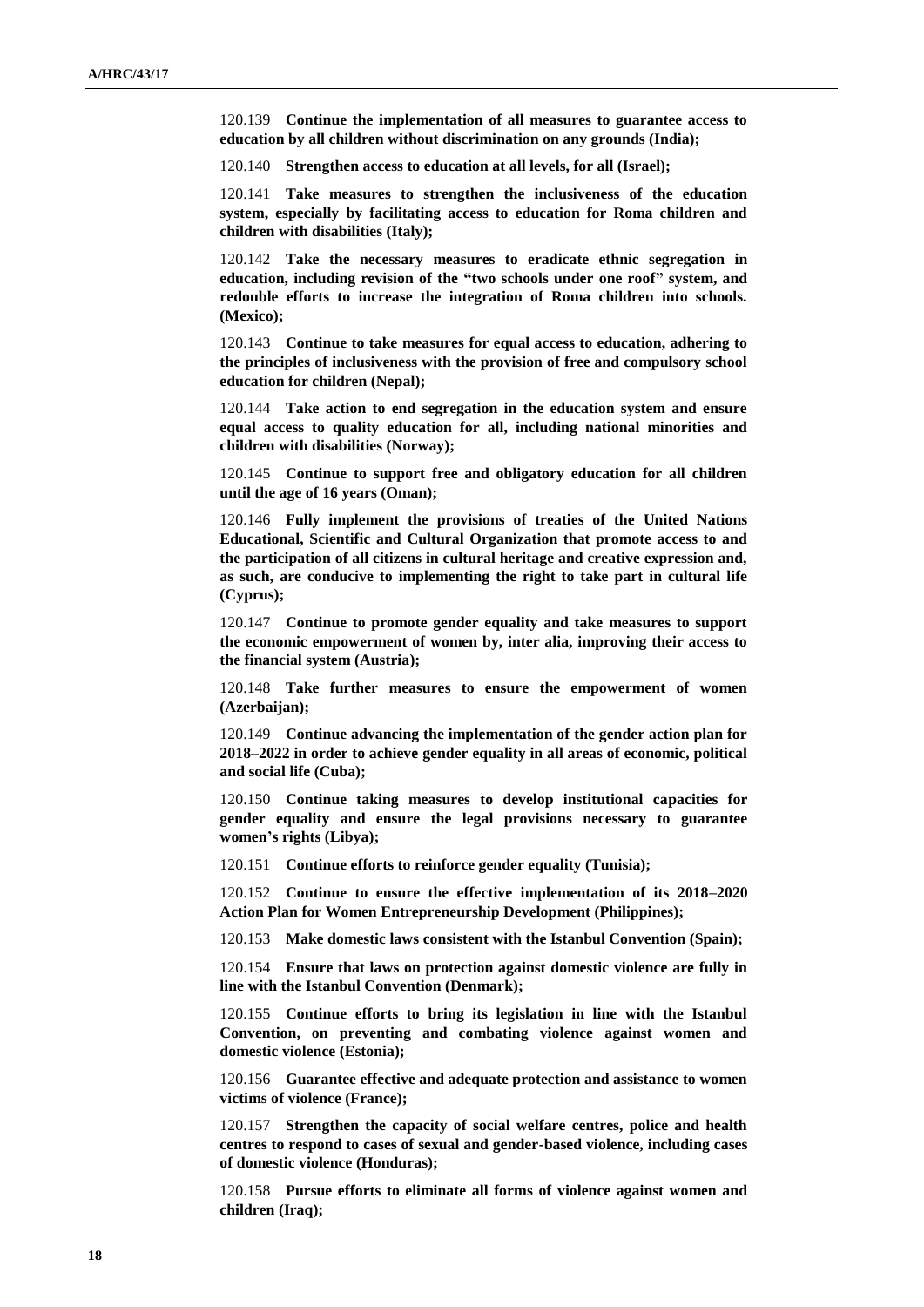120.159 **Ensure that domestic legislation is aligned with the standards set by the Istanbul Convention, on preventing and combating violence against women and domestic violence (Ireland);**

120.160 **Improve access to justice for victims of domestic violence (Israel);**

120.161 **Fully harmonize national legislation with the Istanbul Convention, providing adequate material and psychological or legal assistance for women victims of domestic violence (North Macedonia);**

120.162 **Take further steps to strengthen measures to address and prevent domestic violence (Philippines);**

120.163 **Adopt amendments to all laws on the governments in Bosnia and Herzegovina to guarantee the minimal representation quota of women in executive governments and ministerial positions of 40 per cent, in accordance with the Law on Gender Equality (Slovenia);**

120.164 **Implement the national action plan for gender equality and take action to improve women's rights and empowerment by ensuring their meaningful participation in all political and economic processes (Germany);**

120.165 **Conduct awareness campaigns to encourage women to take on highlevel public positions (Honduras);**

120.166 **Ensure harmonization of legislation on domestic violence and continue strengthening referral mechanisms in order to provide protection and support to victims of domestic violence (Iceland);**

120.167 **Continue promoting the full political, economic and social participation of women (Italy);**

120.168 **Ensure that the electoral law is amended to promote the representation of women at different levels of government (Sweden);**

120.169 **Implement special measures to try to expand the representation of women in the public and political life of the country, especially in decisionmaking functions (Serbia);**

120.170 **Develop and adopt a new action plan on child protection, including measures on children without parental care, children with disabilities and juvenile justice across the country (Slovakia);**

120.171 **Take effective measures to secure children's rights on the basis of the Convention on the Rights of the Child and the Optional Protocols thereto, for all children in Bosnia and Herzegovina (Slovenia);**

120.172 **Extend and deepen the implementation of Action Plan for Children for 2015–2019, with the aim of continuing to strengthen comprehensive respect for and protection of the rights of boys, girls and adolescents (Cuba);**

120.173 **Strengthen efforts for the protection of the rights of the child, especially children with disabilities, as part of continuous implementation of the national plan in this regard (Egypt);**

120.174 **Implement the Action Plan for Children, keeping in mind the specific needs of vulnerable children (Holy See);**

120.175 **Continue efforts to prevent violence against children, family separations and juvenile delinquency (Algeria);**

120.176 **Strengthen the protection of children rights and improve the implementation of regulatory frameworks, particularly relating to health and child labour and in combating violence against children (Indonesia);**

120.177 **Adopt laws, countrywide, prohibiting the practice of corporal punishment of children in all settings and harmonizing the criminal legislation for the protection of children from sexual abuse (Portugal);**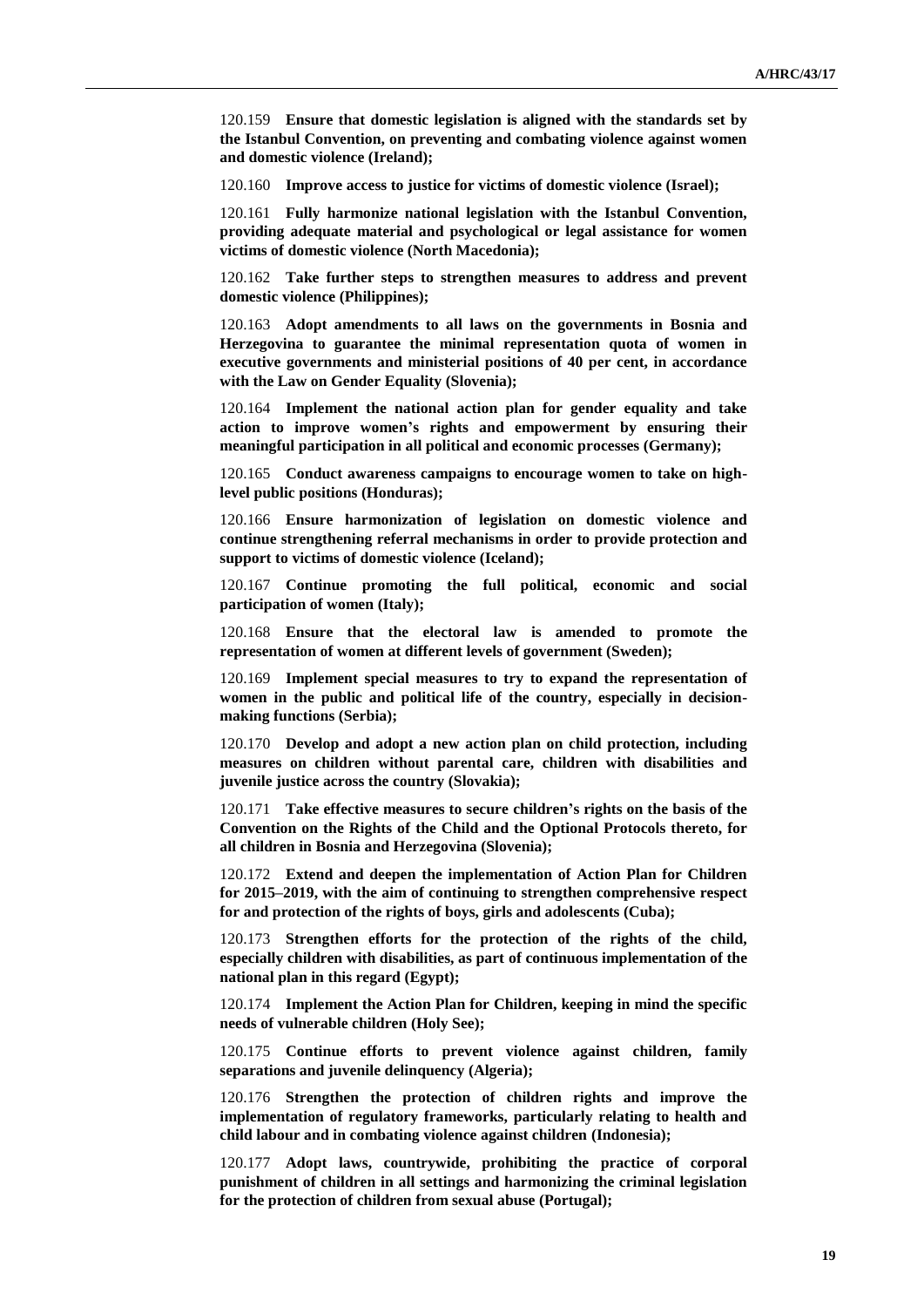120.178 **Continue the efforts made to reform the justice sector and ease the adoption of new legislation (Angola);**

120.179 **Pursue the global strategy to include students with disabilities in education (Algeria);**

120.180 **Align domestic legislation with the Convention on the Rights of Persons with Disabilities, including by adopting a harmonized concept of disability and legal measures to fight disability-based discrimination (Brazil);**

120.181 **Expand inclusiveness and strengthen protection of the rights of persons with disabilities and other persons belonging to vulnerable social groups (Bulgaria);**

120.182 **Ensure that women, children and persons with disabilities are meaningfully engaged in the development of legislation, policies and programmes on climate change and disaster risk reduction (Fiji);**

120.183 **Draft a national action plan on the rights of persons with disabilities, with a clear time frame and budget for its implementation, and harmonize all laws and regulations to ensure that persons with disabilities are treated equally throughout its jurisdiction, regardless of the cause of disability, and that the rights of children with disabilities are further protected at all levels, as previously recommended (Finland);**

120.184 **Take action to implement the Convention on the Rights of Persons with Disabilities, in particular the right to inclusive education (Germany);**

120.185 **Strengthen further efforts to ensure the enjoyment of all rights by vulnerable persons, particularly persons with disabilities and marginalized communities (India);**

120.186 **Work towards a more systematic implementation of existing antidiscrimination legislation, in particular ensuring the inclusion of persons with disabilities (Israel);**

120.187 **Continue to ensure a supportive environment for children with disabilities in all fields (Montenegro);**

120.188 **Continue its efforts to remove barriers for children with disabilities, especially in education and health (Myanmar);**

120.189 **Pursue efforts to reinforce the rights of persons with disabilities (Tunisia);**

120.190 **Continue to take measures to implement strategies for the advancement of the rights and status of persons with disabilities (Pakistan);**

120.191 **Step up efforts to ensure access to quality and inclusive education for children with disabilities (Republic of Moldova);**

120.192 **Facilitate access to health care for displaced persons, returnees and persons with disabilities (Senegal);**

120.193 **Make the necessary constitutional changes to end discrimination against minorities in exercising their right to full political participation (Australia);**

120.194 **Further implement its policies and measures on protection of the rights of ethnic minorities (China);**

120.195 **Continue its proactive approach to the integration of Roma minorities, and the promotion of their rights (Montenegro);**

120.196 **Strengthen efforts to protect and promote the rights of minorities and other vulnerable groups by increasing access to health and other services (Nepal);**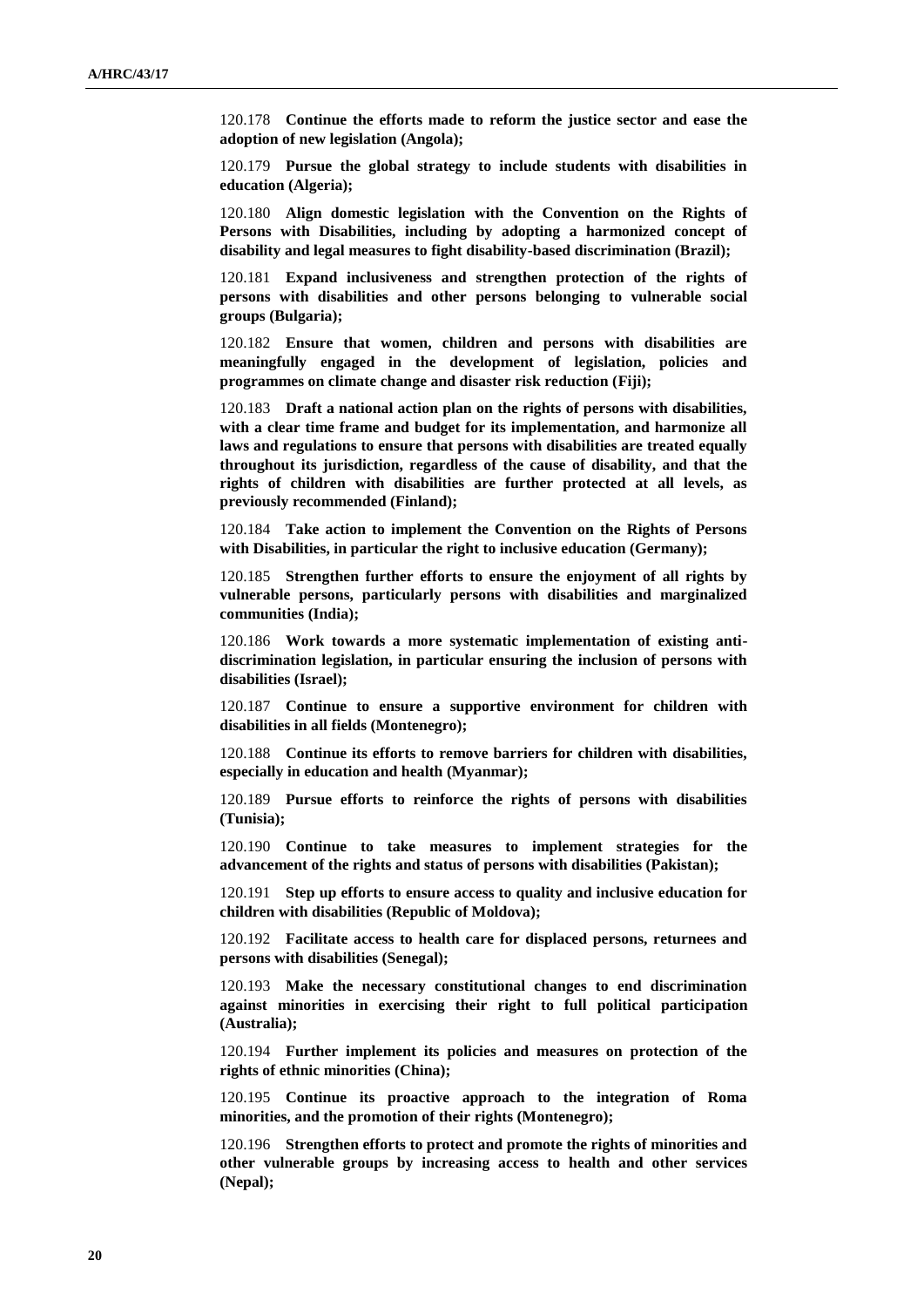120.197 **Remove obstacles for national minorities to effectively exercise their political rights and align its Constitution with the European Convention on Human Rights (Norway);**

120.198 **Consider reforming the electoral system to allow the participation of ethnic minorities, especially Roma, and to ensure the effective equal representation of the constituent peoples (Peru);**

120.199 **Continue to raise awareness of the needs of the Roma population, in particular children and women, and establish an adequate system that provides for their social and educational inclusion (Poland);**

120.200 **Amend all the necessary laws to implement the binding international rulings pertaining to ethnic discrimination against national minorities in political participation (Poland);**

120.201 **Take appropriate measures to provide refugees and migrants with effective access to international protection in line with international standards (Afghanistan);**

120.202 **Ensure humane and lawful conditions of detention and accommodation of migrants, including by implementing appropriate procedures, oversight mechanisms and effective coordination within government, especially to prevent the trafficking and abuse of women and girls (United Kingdom of Great Britain and Northern Ireland);**

120.203 **Make the greatest efforts in relation to the situation of migrants and asylum seekers, improving reception conditions and, in particular, prohibiting the deprivation of liberty of unaccompanied minors, and ensuring that they have access to education and health services (Uruguay);**

120.204 **Promote stable social and economic development that takes into account the cultural, social and spiritual needs of the population, so as to limit the phenomenon of migration while also encouraging the return of refugees and exiles (Holy See);**

120.205 **Improve the conditions for the reception of asylum seekers and migrants and increase housing capacity, including housing to protect vulnerable groups (Honduras);**

120.206 **Harmonize conditions in the regions in which displaced persons and returnees are living in the wake of the war, such as with regard to having property and effectively accessing to education, in line with the Constitution of Bosnia and Herzegovina and the European Convention on Human Rights (Turkey);**

120.207 **Take measures to ensure that all children born in the country are registered at birth in order to prevent statelessness, and have access to equitable and non-discriminatory, quality education, regardless of ethnicity (Brazil).**

121. **All conclusions and/or recommendations contained in the present report reflect the position of the submitting State(s) and/or the State under review. They should not be construed as endorsed by the Working Group as a whole.**